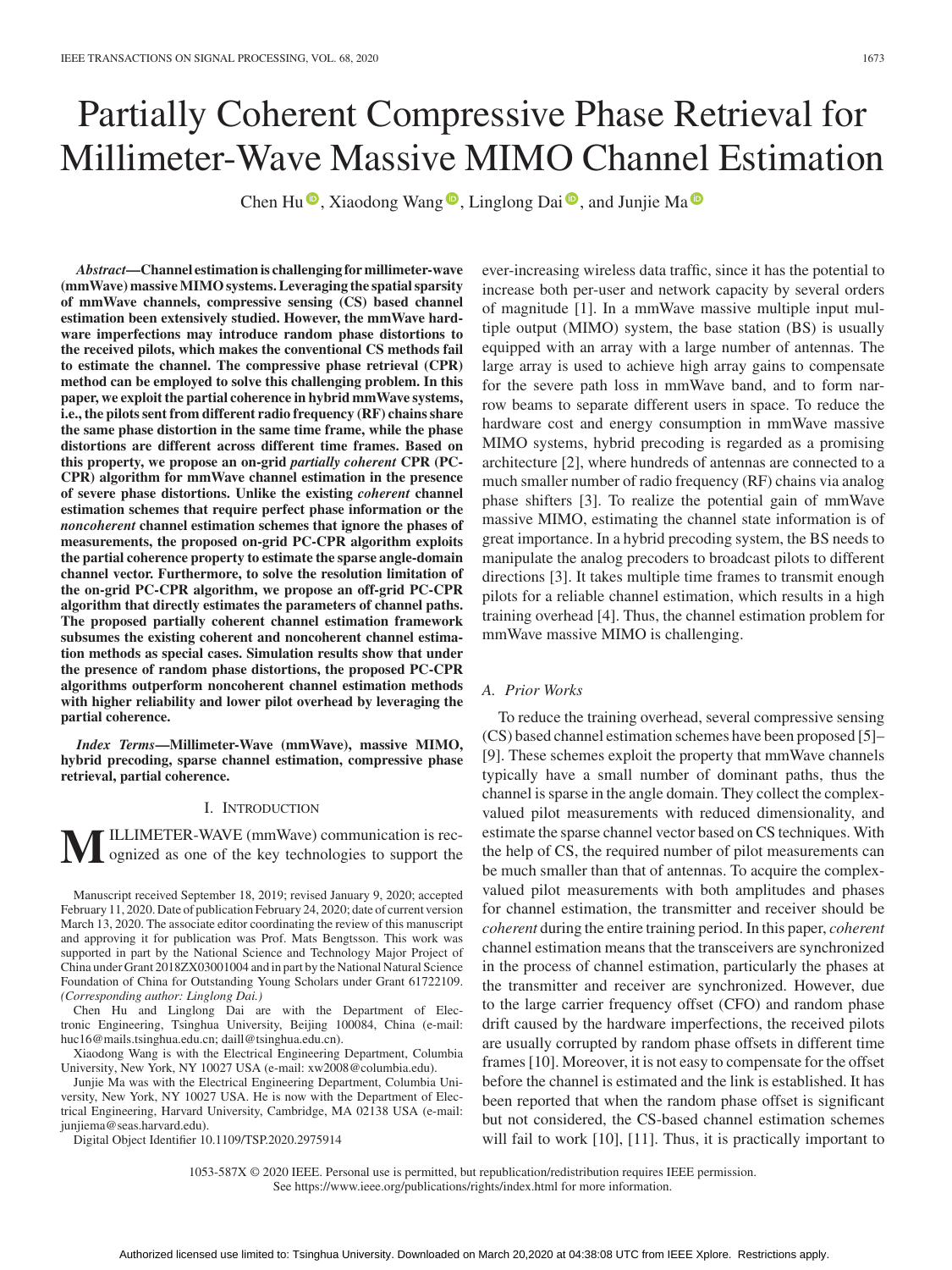study the problem of estimating the sparse mmWave channel in the presence of phase offsets.

Very recently, there have been several works on *noncoherent* channel estimation or beam alignment in the presence of phase offsets for mmWave massive MIMO systems [12]–[17]. *Noncoherent* channel estimation means that the channel estimation is realized without perfect synchronization, and thus phase offsets exist in the received pilots. Specifically, in [12], [13], the phase offsets and the mmWave channel are jointly estimated. These schemes are based on recovering high-dimensional sparse tensors, which have high computational complexity. In [14]– [17], all phase information in the received pilots is assumed unavailable. The mmWave channel is estimated only based on the amplitudes of received pilots. For example, [15] designs a set of special beam patterns for channel measurements, and the beam alignment problem is formulated as a coding-anddecoding problem. The directions and the magnitudes of the path gains can be efficiently recovered with a small number of samples. In [17], a two-stage method is proposed to recover the phase information at first and then estimate the sparse channel, but its performance degrades severely when the signal-to-noise ratio (SNR) is low.

Another straightforward approach is to estimate the channel using the compressive phase retrieval (CPR) technique by simply ignoring all phases of the received pilots. CPR is an emerging signal processing technique that has attracted increasing research interests in signal processing [18]–[22]. It studies the problem of how to recover a sparse signal if we have only the amplitudes of the complex measurements. However, CPR has not been considered for mmWave channel estimation.

#### *B. Contributions*

In this paper, we study the mmWave channel estimation problem under the presence of severe phase offsets.

Firstly, we exploit the partial coherence in hybrid mmWave systems and formulate the on-grid partially coherent channel estimation problem. In this paper, *on-grid* channel estimation means that we assume the channel power distributes only on a few discrete angle-domain grids so that the angle-domain channel vector can be estimated as a sparse vector. The *partial coherence* refers to the property that the pilots sent from different RF chains share the same phase shift in the same time frame but have different phase shifts across different time frames. We design a novel on-grid partially coherent CPR (PC-CPR) algorithm to solve the problem. Different from the coherent channel estimation that requires all the phase information and the noncoherent channel estimation that ignores all the phases of the measurements, the proposed on-grid PC-CPR algorithm makes use of the partial coherence property. To be specific, in the initialization stage, we propose new test statistics. We prove that the reliability of the initialization can be significantly improved by exploiting the partial coherence. In the iterative refinement stage, we estimate the phase offsets shared by each time frame rather than estimating the phases of all measured pilots.

Secondly, since the real path angles of the channel are continuously distributed, the on-grid assumption may result in a resolution loss that limits the channel estimation accuracy. To

solve this problem, we further formulate the off-grid partially coherent channel estimation problem and propose an off-grid PC-CPR algorithm. Different from the on-grid channel estimation, the *off-grid* method estimates the continuous mmWave path parameters. The off-grid PC-CPR consists of an initialization stage and an iterative refinement stage. The initialization stage employs a successive path estimation and cancelation scheme, and the iterative refinement stage alternately updates the phase offset estimates and refines the channel parameter estimates using gradient descent.

A salient feature of the proposed partially coherent channel estimation framework is that it subsumes the conventional coherent and noncoherent channel estimation methods as special cases. To be specific, when there is only one RF chain, the partial coherence vanishes, so the performance of the proposed on-grid PC-CPR is reduced to that of the existing noncoherent CPR algorithm. When the number of RF chains becomes large, more pilot measurements share the same phase offset within the same time frame. Consequently, the partial coherence approaches full coherence, so the performances of the PC-CPR are close to those of existing coherent channel estimation algorithms. Simulation results<sup>1</sup> show that under the presence of random phase offset, the proposed PC-CPR algorithms outperform the existing noncoherent channel estimation methods by leveraging the partial coherence. Besides, the off-grid PC-CPR algorithm can achieve higher channel estimation accuracy than the on-grid PC-CPR algorithm at the expense of higher computational complexity.

#### *C. Organization and Notations*

The remainder of the paper is organized as follows. In Section II, we formulate the signal model and the partially coherent channel estimation problem in mmWave massive MIMO systems with hybrid precoding. In Section III, we propose the on-grid PC-CPR algorithm by leveraging the partially coherent phase structure. The off-grid PC-CPR algorithm is presented in Section IV. Simulation results are provided in Section V, and finally conclusions are drawn in Section VI.

*Notation:* In this paper, light symbols, boldface lower-case symbols and upper-case symbols denote scalars, vectors and matrices, respectively. For a vector **x**, we use  $x_i$  for its *i*-th element. For a matrix **X**,  $X(i,:)$  and  $X(:,j)$  denote its *i*-th row and j-th column respectively. Given an index set  $S$ ,  $\mathbf{x}_{\mathcal{S}}$  is the sub-vector that consists of  $x_i$ 's for all  $i \in S$ , and  $X(S, :)$ is the sub-matrix that consists of rows whose indices are in S.  $(\cdot)^*$ ,  $|\cdot|$  and  $\angle(\cdot)$  denote the conjugate, the amplitude and the angle of a complex number, while  $\|\cdot\|_0$  and  $\|\cdot\|$  denote the  $\ell_0$ -norm and the  $\ell_2$ -norm of a vector, respectively.  $(\cdot)^T$ and  $(\cdot)^H$  are the transpose and the conjugate transpose of a matrix, respectively.  $\otimes$  is the Kronecker product, while  $\circ$  is the Hadamard product.  $\mathbf{I}_K$  is the  $K \times K$  identity matrix. diag(**x**) is the diagonal matrix with the vector **x** on its diagonal. Finally,  $|S|$  denotes the cardinality of the set S.

<sup>1</sup>Simulation codes are provided to reproduce the results presented in this paper: [http://oa.ee.tsinghua.edu.cn/dailinglong/publications/publications.html.](http://oa.ee.tsinghua.edu.cn/dailinglong/publications/publications.html)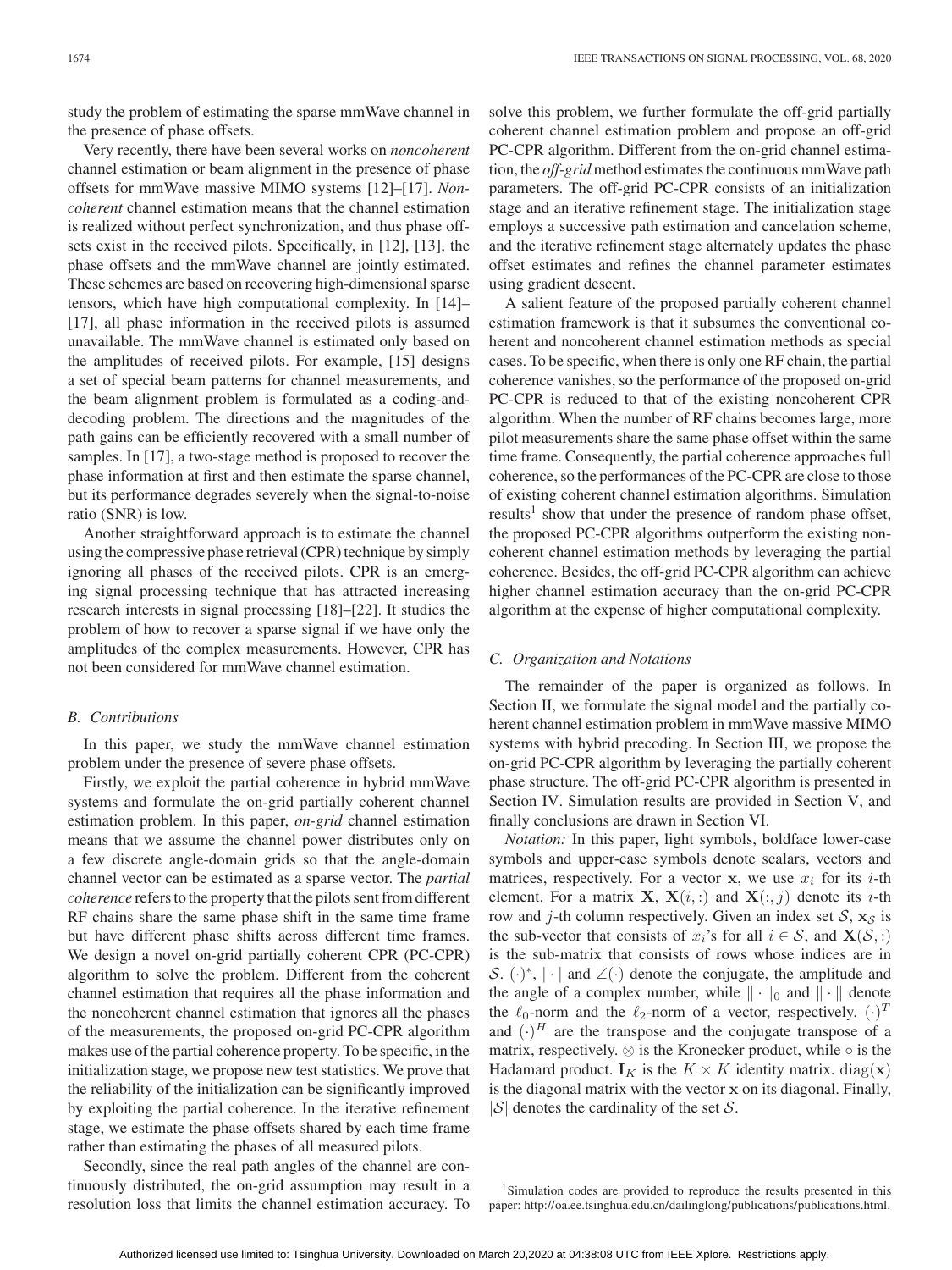#### II. SYSTEM MODEL AND PROBLEM FORMULATION

#### *A. MmWave Massive MIMO*

Due to the high sampling rate and the large array size in mmWave massive MIMO, it is not practical to apply the fullydigital system where each antenna is driven by an independent RF chain. As an alternative to the costly fully-digital structure, the hybrid precoding architecture connects the antennas to a much smaller number of RF chains via analog phase shifters. In the hybrid precoding mmWave massive MIMO system with N BS antenna and  $N_{\text{RF}}$  RF chains, the BS transmits  $N_{\text{S}}$  data streams to  $K$  single-antenna users, the downlink signal model can be written as [2]

$$
\mathbf{r} = \mathbf{H}^H \mathbf{P}_A \mathbf{P}_D \mathbf{s} + \mathbf{n},\tag{1}
$$

where  $\mathbf{r} \in \mathbb{C}^{K \times 1}$  is the received signal at the users,  $\mathbf{H} \in \mathbb{C}^{N \times K}$ is the channel matrix,  $\mathbf{P}_{A} \in \mathbb{C}^{N \times N_{RF}}$  is the analog precoder,  $\mathbf{P}_{\text{D}} \in \mathbb{C}^{N_{\text{RF}} \times N_{\text{S}}}$  is the digital precoder,  $\mathbf{s} \in \mathbb{C}^{N_{\text{S}} \times 1}$  is the transmitted data streams, and **n**  $\in \mathbb{C}^{K \times 1}$  is the noise. The channel matrix  $\mathbf{H} = [\mathbf{h}_1, \mathbf{h}_2, \dots, \mathbf{h}_K]$  consists of the channel vectors of all  $K$  users. The channel model of a specific user is described as follows.

For a typical uniform planar array (UPA) with  $N_1$  columns and  $N_2$  rows of antenna elements, the total number of antennas  $N = N_1N_2$ . We follow the widely adopted three-dimensional channel model as [1]

$$
\mathbf{h} = \sqrt{\frac{1}{\kappa + L - 1}} \sum_{l=1}^{L} \bar{\alpha}_{l} \mathbf{\bar{a}}\left(\theta_{l}, \phi_{l}\right), \tag{2}
$$

where L is the number of paths,  $\kappa$  is the ratio of line-of-sight (LoS) path power to non-line-of-sight (NLoS) path power.  $\bar{\alpha}_l$ ,  $\theta_l$  and  $\phi_l$  are the normalized complex path gain, the physical azimuth angle, and the physical elevation angle of the l-th path, respectively.  $\bar{\alpha}_1 \bar{\mathbf{a}}(\theta_1, \phi_1)$  is the LoS path, and  $\bar{\alpha}_l \bar{\mathbf{a}}(\theta_l, \phi_l)$  for  $2 \leq l \leq L$  denote the NLoS components. The normalized path gains  $\bar{\alpha}_l$  for  $2 \leq l \leq L$  are assumed to be circularly symmetric complex Gaussian, i.e.,  $\bar{\alpha}_l \sim \mathcal{CN}(0, 1)$ , and the LoS component  $\bar{\alpha}_1 \sim \mathcal{CN}(0,\kappa)$ . The azimuth angles  $\theta_l$  are uniformly distributed in [0,  $2\pi$ ), and the elevation angles  $\phi_l$  are uniformly distributed in  $(-\pi/2, \pi/2)$ . The array steering vector  $\bar{\mathbf{a}}(\theta_l, \phi_l) \in \mathbb{C}^{N \times 1}$  is given by

$$
\overline{\mathbf{a}}(\theta_l, \phi_l) = \frac{1}{\sqrt{N}} \left[ e^{j2\pi \frac{0d\sin\theta_l \cos\phi_l}{\lambda}}, \dots, e^{j2\pi \frac{(N_1 - 1)d\sin\theta_l \cos\phi_l}{\lambda}} \right]^T
$$

$$
\otimes \left[ e^{j2\pi \frac{0d\sin\phi_l}{\lambda}}, e^{j2\pi \frac{1d\sin\phi_l}{\lambda}}, \dots, e^{j2\pi \frac{(N_2 - 1)d\sin\phi_l}{\lambda}} \right]^T,
$$
\n(3)

where d is the antenna spacing,  $\lambda$  is the carrier wavelength. In this paper,  $d = \lambda/2$ . By defining  $\alpha_l = \bar{\alpha}_l \sqrt{\frac{l}{\kappa + L-1}}$ , the spatial direction  $(\vartheta_l, \varphi_l) = \left(\frac{2\pi d \sin \theta_l \cos \phi_l}{\lambda}, \frac{2\pi d \sin \phi_l}{\lambda}\right)$  and  $\mathbf{a}(\vartheta_l, \varphi_l) =$  $\bar{\mathbf{a}}(\theta_l, \phi_l)$ , we can rewrite (2) as

$$
\mathbf{h} = \sum_{l=1}^{L} \alpha_l \mathbf{a} \left( \vartheta_l, \varphi_l \right). \tag{4}
$$

Note that  $\vartheta_l, \varphi_l \in [-\pi, \pi]$  according to their definitions, and  $\mathbf{a}(\vartheta_l, \varphi_l) = \mathbf{a}(\vartheta_l + 2\pi, \varphi_l) = \mathbf{a}(\vartheta_l, \varphi_l + 2\pi)$  is a periodic function, so we equivalently assume  $\vartheta_l, \varphi_l \in [0, 2\pi)$  for convenience.

Thanks to the form of the UPA steering vector, we can express the channel vector in the angle domain. Specifically, the angledomain channel vector **h** is defined by [5]

$$
\mathbf{h} = \mathbf{F}^H \tilde{\mathbf{h}} = \left(\mathbf{F}_{N_1 \times N_1} \otimes \mathbf{F}_{N_2 \times N_2}\right)^H \tilde{\mathbf{h}},\tag{5}
$$

where  $\mathbf{F}_{N_1 \times N_1}$  and  $\mathbf{F}_{N_2 \times N_2}$  are discrete Fourier transform (DFT) matrices of sizes  $N_1 \times N_1$  and  $N_2 \times N_2$ , respectively. The  $((i-1)N_2 + j)$ -th element of **h**,  $h_{(i-1)N_2+j}$ , is the channel component at the spatial direction of  $(2\pi(i - 1)/N_1, 2\pi(j -$ 1)/ $N_2$ ) (1  $\leq i \leq N_1$ , 1  $\leq j \leq N_2$ ). These discrete spatial directions are called angle-domain grids in this paper. Due to the fact that the mmWave channels are made up of a few paths, and only the angle-domain components that are close to the channel path directions have large values, the angular channel vector **h** is approximately sparse [1].

#### *B. Traditional Coherent Pilot Transmission*

To compensate for the severe path loss in the mmWave band, the precoding matrices in (1) must be carefully designed based on the knowledge about the channel **H**. To acquire the channel information for beamforming, most existing channel estimation works [3]–[6] are based on traditional coherent pilot transmission, which means that the transceivers are perfectly synchronized during the pilot transmission phase.

In this paper, we consider the downlink channel estimation, where the BS broadcasts pilots to all users, and the users estimate their channels and feedback them to the BS. The reason why we choose the downlink channel estimation is that the channel estimation accuracy is sensitive to the power of the received pilots. Since the BS typically has a larger transmit power than the users, the power of the received pilots in the downlink channel estimation can be larger compared to that in the uplink channel estimation, so the downlink channel estimation can be more practical under the severe path loss.

For a specific user, the traditional coherent downlink pilot transmission in the  $t$ -th time slot can be modeled by

$$
\bar{y} = \mathbf{h}^H \mathbf{P}_A \mathbf{P}_D \mathbf{s} + \bar{n}
$$

$$
= \mathbf{h}^H \mathbf{P}_A \mathbf{x} + \bar{n}, \tag{6}
$$

where  $\bar{y} \in \mathbb{C}$  is the received pilot,  $\mathbf{h} \in \mathbb{C}^{N \times 1}$  is the channel vector of the user,  $P_A$ ,  $P_D$ , and  $s$  are the analog precoder, the digital precoder, and the transmitted pilot, respectively.  $\bar{n} \sim \mathcal{CN}(0, \sigma_n^2)$ is the noise.  $\mathbf{x} = \mathbf{P}_D \mathbf{s}$  is the equivalent transmit pilots at the RF chains.

In a hybrid mmWave system, the analog precoder cannot be reconfigured for each time slot, e.g., phase-shifters need around 64 time slots to be updated for a new configuration [12]. During the b-th time frame with the analog precoder  $P_{A,b}$ , we spend  $N_{\text{TS}} \geq N_{\text{RF}}$  time slots to transmit orthogonal pilot sequences in different RF chains, which can be modeled by

$$
\bar{\mathbf{y}}_b^H = \mathbf{h}^H \mathbf{P}_{A,b} \mathbf{X} + \bar{\mathbf{n}}_b^H, \tag{7}
$$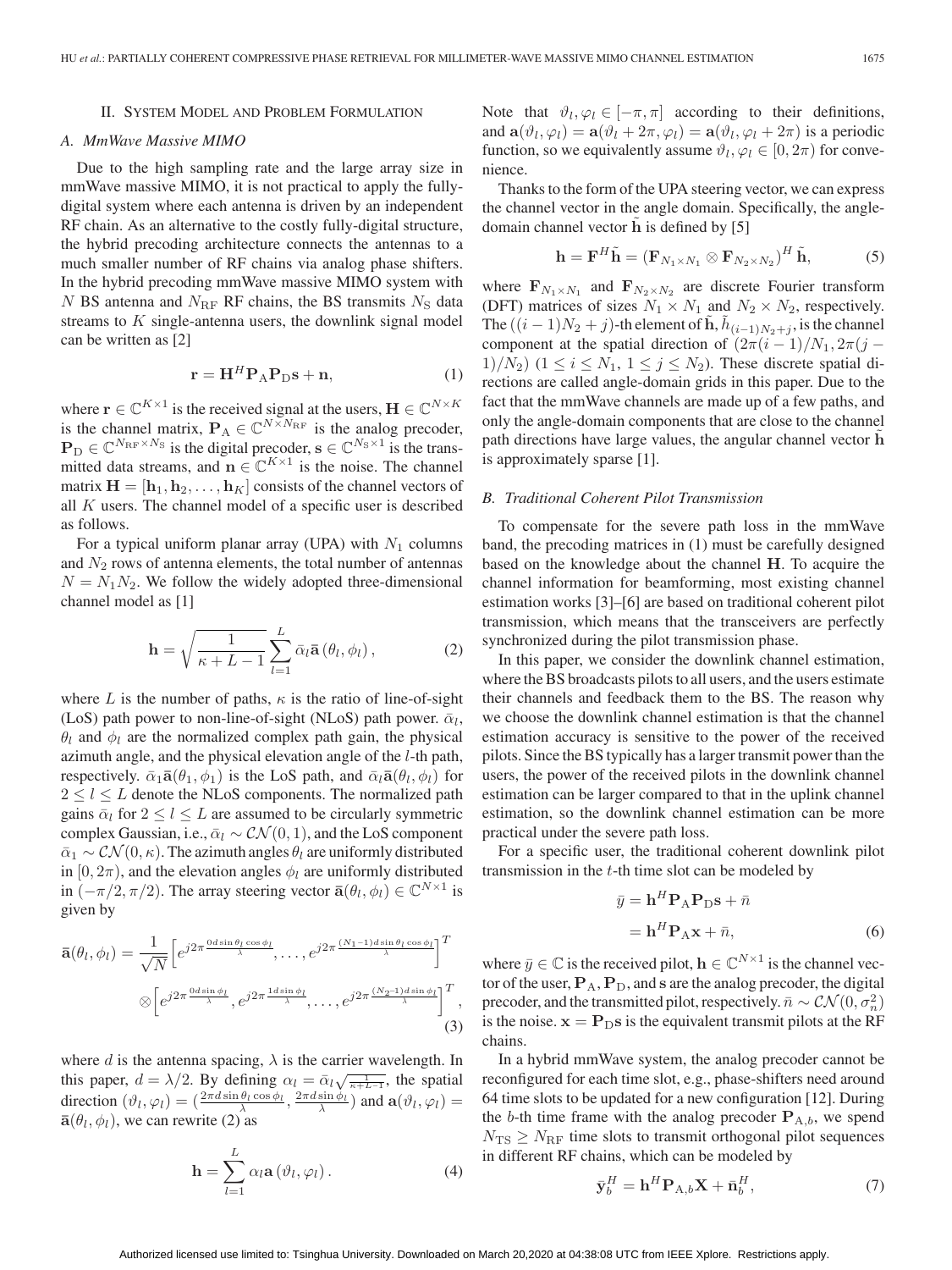where  $\bar{\mathbf{y}}_b^H = [\bar{y}_{b,1}, \bar{y}_{b,2}, \dots, \bar{y}_{b,N_{\text{TS}}} ]$  contains the received pilots in  $N_{\text{TS}}$  time slots,  $\mathbf{X} = [\mathbf{x}_1, \mathbf{x}_2, \dots, \mathbf{x}_{N_{\text{TS}}} ]$  is the orthogonal pilot matrix such that  $\mathbf{X}\mathbf{X}^H = N_{\text{TS}}P_{\text{T}}\mathbf{I}_{N_{\text{RF}}}$ ,  $P_{\text{T}}$  is the transmitted power of each RF chain, and  $\bar{\mathbf{n}}^H = [\bar{n}_1, \bar{n}_2, \dots, \bar{n}_{N_{TS}}].$ 

Though we can receive  $N_{\text{TS}}$  pilots, the number of independent measurements is  $N_{\text{RF}}$  because  $P_A$  has only  $N_{\text{RF}}$  columns. Then the  $N_{\text{RF}}$ -dimensional effective received pilots are given by

$$
\mathbf{y}_b = \frac{1}{\sqrt{N_{\text{TS}} P_{\text{T}}}} \mathbf{X} \bar{\mathbf{y}}_b = \frac{1}{\sqrt{N_{\text{TS}} P_{\text{T}}}} \left( \mathbf{X} \mathbf{X}^H \mathbf{P}_{\text{A},b}^H \mathbf{h} + \mathbf{X} \bar{\mathbf{n}}_b \right)
$$

$$
= \sqrt{N_{\text{TS}} P_{\text{T}} } \mathbf{P}_{\text{A},b}^H \mathbf{h} + \mathbf{n}_b,
$$
(8)

where  $y_b \in \mathbb{C}^{N_{\text{RF}} \times 1}$  consists of  $N_{\text{RF}}$  independent effective received pilots,  $\mathbf{n}_b = \frac{1}{\sqrt{N_{\text{TS}} P_{\text{T}}}} \mathbf{X} \bar{\mathbf{n}}_b$ , and thus we have  $\mathbf{n}_b \sim$  $\mathcal{CN}(\mathbf{0}, \sigma_n^2 \mathbf{I}_{N_{\text{RF}}})$ . We can equivalently write

$$
\mathbf{y}_b = \mathbf{W}_b^H \mathbf{h} + \mathbf{n}_b = \mathbf{A}_b^H \tilde{\mathbf{h}} + \mathbf{n}_b, \tag{9}
$$

where  $W_b = \sqrt{N_{TS}P_T}P_{A,b}$ , and  $A_b = FW_b$  according to (5). In order to receive more independent pilots, we repeat (7)–(9) for  $1 \leq b \leq B$ , where B is the number of time frames. Thus the number of independent pilots is  $M = BN_{\text{RF}}$ . When there are no phase offsets, we have:

$$
\mathbf{y} = \mathbf{W}^H \mathbf{h} + \mathbf{n} = \mathbf{A}^H \tilde{\mathbf{h}} + \mathbf{n},\tag{10}
$$

where  $\mathbf{y} = [\mathbf{y}_1^H, \mathbf{y}_2^H, \dots, \mathbf{y}_B^H]^H \in \mathbb{C}^M, \mathbf{W} = [\mathbf{W}_1, \mathbf{W}_2, \dots, \mathbf{W}_B^H]^H$  $[\mathbf{W}_B] \in \mathbb{C}^{N \times M}$ ,  $\mathbf{A} = [\mathbf{A}_1, \mathbf{A}_2, \dots, \mathbf{A}_B] \in \mathbb{C}^{N \times M}$ , and  $\mathbf{n} =$  $[\mathbf{n}_1^H, \mathbf{n}_2^H, \dots, \mathbf{n}_B^H]^H \in \mathbb{C}^{\tilde{M} \times 1}$ . The measurement matrices  $\mathbf{W}_b$ for  $b = 1, 2, \ldots, B$  should be different from one another because the BS needs to collect uncorrelated measurements to estimate the channel [5].

#### *C. Partially Coherent Pilot Transmission*

The model (10) is the coherent pilot transmission. However, the coherence does not hold under severe hardware imperfections in mmWave communication systems [11], [16]. Before we proceed, we briefly explain the causes of the non-coherence. Due to the imperfect oscillators, there is a large CFO between the transmitter and the receiver, particularly in the high-frequency mmWave band [14]. It has been found that the received mmWave pilots are distorted by random phase offsets due to the CFO, which is not easy to compensate during the pilot training time. As a result, there are random phase offsets among the measured pilots.

The phase offset between two pilot measurements can be calculated by  $\epsilon = 2\pi T \Delta f$  [26]. The CFO  $\Delta f$  is typically as large as several parts per millions (ppm) of the carrier frequency  $f$ . T is the time interval between two pilot measurements. On one hand, the phase offset between adjacent time slots within the same time frame can be neglected, because the sampling period is short (e.g., 1 nanosecond) due to the large bandwidth in mmWave communications. So we can still calculate the effective received pilots according to (8). On the other hand, the phase offset between adjacent time frames can not be neglected, because the time duration of a frame is much longer than the sampling period. [12] reported that the phase-shifters need around 64 samples to be updated for a new configuration, which means that T is on the order of tens to hundreds of nanoseconds. For

example, assuming the carrier frequency  $f = 73$  GHz, a CFO as small as 5 ppm can cause a phase shift as large as 0.25 rad between two adjacent measurements in 100 nanoseconds. [10] also reported that in a system operating at 28 GHz, the standard deviation of the random phase offset can be up to 0.27 rad within 0.5 microsecond. Such large phase offsets across frames can distort the complex value of the efficient received pilots, so they can no longer be neglected. The 802.11ad standard [24] also assumes phase coherence within a frame, but cannot maintain phase coherence across time frames. Therefore, the phase noncoherence across time frames is a serious issue that has to be dealt with in practical mmWave communication systems.

In traditional communication systems, such offsets can be compensated by carrier synchronization [25]. For data transmission in mmWave systems, given the estimated channel, by choosing fixed analog precoders, we can also insert synchronization reference signals into each data frame to compensate for the phase offset. However, it is challenging to synchronize during the pilot transmission period in mmWave systems. One reason is that we cannot optimize the analog precoders without knowing the channel. Without directional beamforming, we cannot ensure that the synchronization signal is heard to all users. Another reason is that the downlink pilots are broadcasted with different analog precoders in different time frames in (9). Both the changing precoders and the random phase offset can change the phases of the received synchronization signal, so it is non-trivial to remove the random phase offset during the pilot transmission. Consequently, we have to first estimate the spatial channel under the existence of the phase offsets, and only after that can we adopt fixed precoders to successfully transmit signals to the users.

On the other hand, in a hybrid mmWave massive MIMO system, there are  $N_{\text{RF}}$  RF chains that transmit pilot simultaneously. In the same time frame, the effective received pilots corresponding to different transmitter RF chains are polluted by the same phase offset because the offset is caused by the same CFO [12]. Therefore, the pilot model (9) should be modified to

$$
\mathbf{y}_b = \mathbf{W}_b^H \mathbf{h} e^{j\omega_b} + \mathbf{n}_b = \mathbf{A}_b^H \tilde{\mathbf{h}} e^{j\omega_b} + \mathbf{n}_b, \quad b = 1, \dots, B,
$$
\n(11)

where  $\omega_b \sim \mathcal{U}[0, 2\pi)$  represents the phase offset in time frame b. Moreover, (10) becomes

$$
\mathbf{y} = \begin{bmatrix} e^{j\omega_1} \mathbf{I}_{N_{\text{RF}}} & e^{j\omega_2} \mathbf{I}_{N_{\text{RF}}} \\ \vdots & \ddots \\ e^{j\omega_B} \mathbf{I}_{N_{\text{RF}}} \end{bmatrix} \mathbf{W}^H \mathbf{h} + \mathbf{n}
$$
\n
$$
= \begin{bmatrix} e^{j\omega_1} \mathbf{I}_{N_{\text{RF}}} & e^{j\omega_2} \mathbf{I}_{N_{\text{RF}}} \\ \vdots & \ddots \\ e^{j\omega_B} \mathbf{I}_{N_{\text{RF}}} \end{bmatrix} \mathbf{A}^H \tilde{\mathbf{h}} + \mathbf{n}. \quad (12)
$$

We call this model *partially coherent* pilot transmission in this paper, which means the phase coherence holds between the effective received pilots corresponding to different transmitter RF chains within the same time frame, but the coherence is lost across different time frames. Note that this model subsumes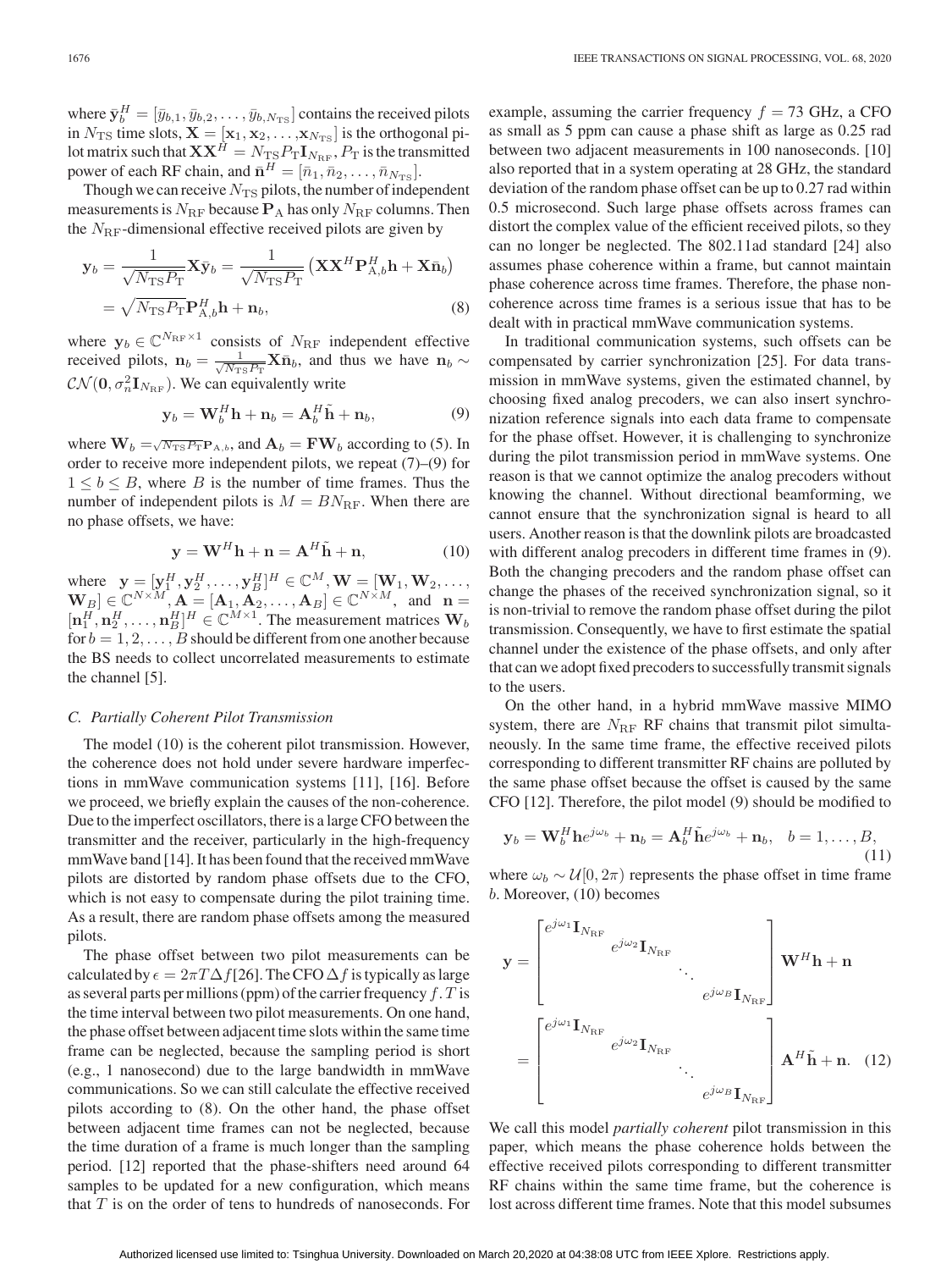the noncoherent pilot transmission and the coherent pilot transmission. When  $N_{\text{RF}} = 1$ , each element of y is distorted by an independent phase offset, so the received pilots become fully noncoherent; while when  $B = 1$ , (12) becomes the coherent pilot transmission model (10) distorted by an overall phase offset.

# *D. Channel Estimation Problem Formulations*

Due to the fact that the mmWave channels only contain a small number of dominant paths, the angular channel vector **h** in  $(5)$  is approximately sparse. By keeping only the k largest elements, h can be treated as a k-sparse vector to be estimated. Since k is usually unknown in mmWave channel estimation, we can set  $k$  to a multiple of the average number of paths. To solve the sparse channel estimation problem under the random phase offsets  $\omega_1, \ldots, \omega_B$  based on the model in (12), one could simply ignore all phase information of the received pilots, and estimate the channel by using only the magnitudes |**y**|. As a result, the sparse channel estimation with phase offsets can be formulated as the standard "*compressive phase retrieval*" (CPR) problem, which is given by [19]:

$$
\min_{\tilde{\mathbf{h}} \in \mathbb{C}^N} \left\| |\mathbf{y}| - \left| \mathbf{A}^H \tilde{\mathbf{h}} \right| \right\|^2 \quad \text{s.t.} \left\| \tilde{\mathbf{h}} \right\|_0 \le k. \tag{13}
$$

Compared with the classical CS problem, the CPR problem (13) is much more difficult due to the lack of phase information in the measurements [27]. Several typical CPR algorithms [20]–[22] have been recently proposed to solve this problem. Moreover, by imposing the nonlinear absolute operator on the received pilots, the additive noise becomes more difficult to handle, which makes the  $\ell_2$  loss function suboptimal.

As an alternative, we consider the partial coherence in the received pilots, and formulate the sparse channel estimation problem by

$$
\min_{\tilde{\mathbf{h}} \in \mathbb{C}^N, \omega_1, \dots, \omega_B \in [0, 2\pi)} \sum_{b=1}^B \left\| \mathbf{y}_b - e^{j\omega_b} \mathbf{A}_b^H \tilde{\mathbf{h}} \right\|^2, \quad \text{s.t.} \left\| \tilde{\mathbf{h}} \right\|_0 \le k. \tag{14}
$$

Since the non-zero elements of **h** are the channel gains in the corresponding angle-domain grids defined in (5), this problem is an on-grid partially coherent channel estimation problem. Note that (13) can be subsumed as a special case of (14) with  $N_{\rm RF}=1.$ 

However, the real path directions can take any continuous values, and they do not always match well with the angle-domain grids. As a result, the on-grid channel estimation leads to unavoidable estimation error [28], [29]. To further improve the channel estimation accuracy by estimating the off-grid spatial directions, we formulate the off-grid partially coherent channel estimation problem by

$$
\min_{\substack{\alpha_1,\ldots,\alpha_L \in \mathbb{C},\\ \vartheta_1,\ldots,\vartheta_L,\varphi_1,\ldots,\varphi_L,\omega_1,\ldots,\omega_B \in [0,2\pi)}} \sum_{b=1}^B \left\| \mathbf{y}_b - e^{j\omega_b} \mathbf{W}_b^H \mathbf{h} \right\|^2,
$$
\n
$$
\text{s.t. } \mathbf{h} = \sum_{l=1}^L \alpha_l \mathbf{a}\left(\vartheta_l, \varphi_l\right). \tag{15}
$$

Note that the number of paths  $L$  is usually unknown. As an alternative, we replace L by  $\overline{L}$  such that  $\overline{L} > L$  in most cases.

# III. PROPOSED ON-GRID PC-CPR CHANNEL ESTIMATION ALGORITHM

In this section, we will propose an on-grid partially coherent compressive phase retrieval (PC-CPR) algorithm for the on-grid partially coherent channel estimation problem (14). To make it more clear, we will introduce the proposed on-grid PC-CPR algorithm by modifying the compressive reweighted amplitude flow (CRAF) algorithm [20] recently proposed for solving the standard CPR problem (13). However, CRAF does not leverage the phase offset structure in the signal model of the hybrid mmWave system, thus it requires a large number of measurements and has poor channel estimation performance. In contrast, the proposed on-grid PC-CPR can leverage the phase structure in hybrid mmWave systems, which has not been considered in existing CPR algorithms.

Both the proposed on-grid PC-CPR algorithm and CRAF consist of two stages: the initialization and the iterative refinement, which will be discussed in detail in Section III-A and Section III-B respectively. We will show how the proposed on-grid PC-CPR algorithm leverages the phase structure and estimates the mmWave channel with lower overhead and better accuracy compared with CRAF.

# *A. Initialization Methods*

In general, CPR is a non-convex problem [30]. As a result, most CPR algorithms require careful initialization to avoid local minimizers [21]. In the family of all algorithms for CPR as well as the ordinary phase retrieval for recovering non-sparse vectors, "spectral initialization" is a popular initialization method. "Spectral initialization" refers to the category of methods that calculate the initial value of the vector by finding the principal direction of a matrix.

*1) The Initialization Method in CRAF:* In [20], a variant of spectral initialization was proposed. There are three steps in this initialization method, including determining the initial support, constructing the initialization matrix, and calculating the initial value by eigenvalue decomposition.

Consider the problem in (13). Firstly, given the preset sparsity level  $k$ , CRAF detects  $k$  indices as the initial guess of the support set. The initial support set  $\hat{S}$  is determined by indices of the k largest elements in the test statistics  $\{\zeta_i\}_{i=1}^N$ :

$$
\zeta_i = \frac{1}{M} \| |\mathbf{A}(i,:)|^T \circ |\mathbf{y}| \|^2, \quad i = 1, ..., N,
$$
\n(16)\n
$$
\hat{\mathcal{S}} = \{i_1, i_2, ..., i_k | \zeta_{i_1} > \dots > \zeta_{i_k} > \zeta_{i_{k+1}} > \dots > \zeta_{i_N} \}.
$$
\n(17)

Secondly, the initialization matrix  $D_{\hat{S}}$  is formed as

$$
\mathbf{D}_{\hat{\mathcal{S}}} = \mathbf{A}\left(\hat{\mathcal{S}}, : \right) \operatorname{diag}\left(\left[\mathcal{T}\left(|y_1|; r\right), \dots, \mathcal{T}\left(|y_M|; r\right)\right]\right) \times \left(\mathbf{A}\left(\hat{\mathcal{S}}, : \right)\right)^H, \tag{18}
$$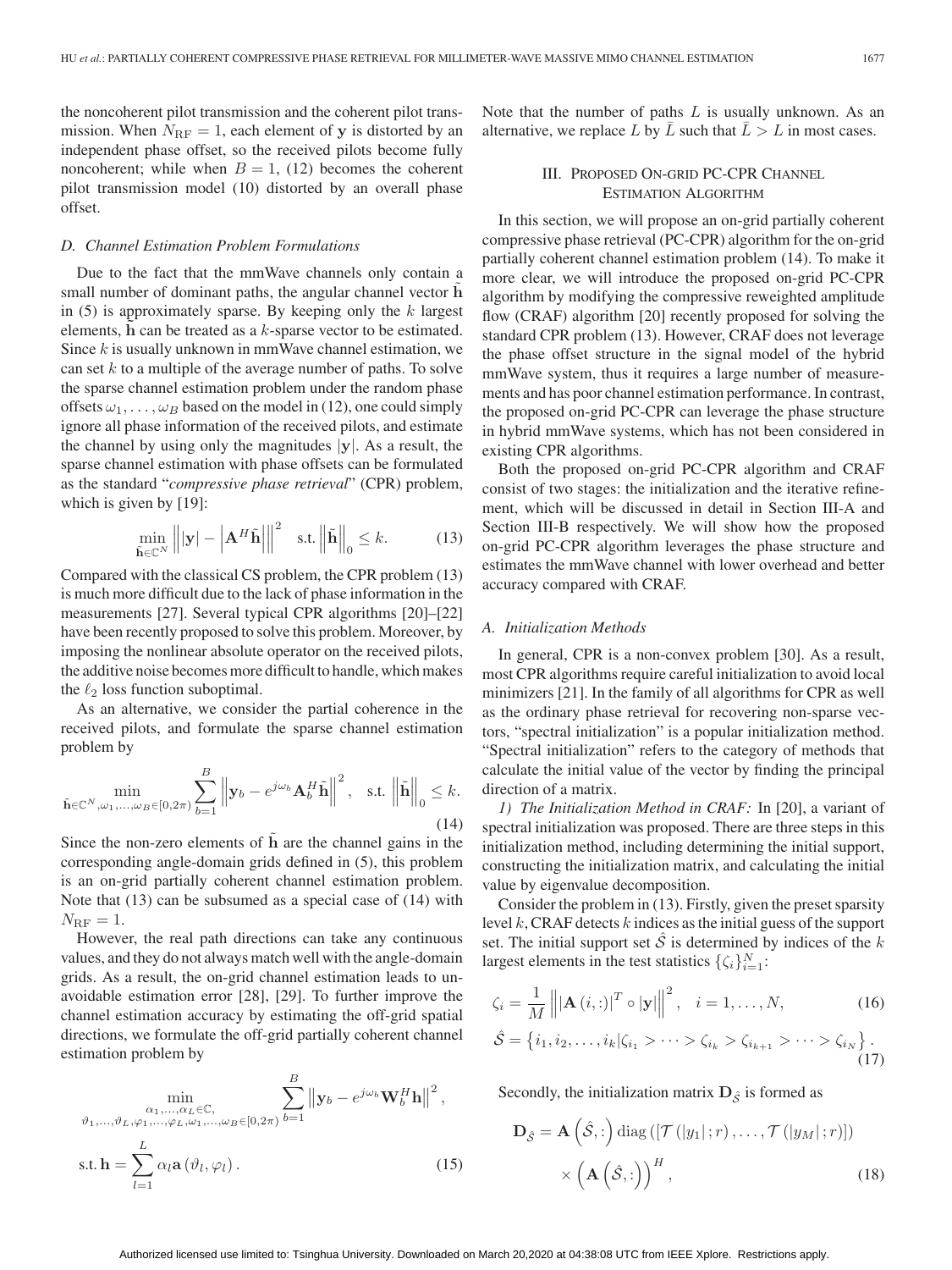where  $\mathcal T$  is called the "pre-processing function,"  $r \triangleq$ where  $\frac{1}{\sqrt{\frac{1}{M}}\sum_{m=1}^{M} |y_m|^2}$ . In [20], the pre-processing function is defined as follows: first the indices of measurements  $\{1,\ldots,M\}$  are divided into two sets:

$$
\mathcal{I}^- \triangleq \left\{ 1 \le m \le M : |y_m|^2 \le r^2/2 \right\},\qquad(19)
$$

$$
\mathcal{I}^+ \triangleq \left\{ 1 \le m \le M : |y_m|^2 > r^2/2 \right\}.
$$
 (20)

Then, the empirical pre-processing function is given by

$$
\mathcal{T}_{\text{CRAF}}\left(|y_m|;r\right) = \begin{cases} \frac{\lambda^-}{|\mathcal{I}^-|}, & m \in \mathcal{I}^-,\\ \frac{\lambda^+}{|\mathcal{I}^+|}, & m \in \mathcal{I}^+, \end{cases}
$$
 (21)

where  $\lambda^+ > 0$  and  $\lambda^- < 0$  are preselected coefficients. There are also some theoretical works about the optimal design of the pre-processing function for the ordinary phase retrieval problem (not the compressive PR problem), which can be found in [31], [32].

Thirdly, the direction of the initial value  $\tilde{h}^{(0)}$  of the sparse channel vector **h** is estimated by the dominant eigenvector of  $\mathbf{D}_{\hat{\mathcal{S}}}$ :

$$
\mathbf{d} = \arg \max_{\|\mathbf{z}\|=1} \mathbf{z}^H \mathbf{D}_{\hat{\mathcal{S}}} \mathbf{z}.
$$
 (22)

And the magnitude of  $\tilde{h}^{(0)}$  is estimated as

$$
\hat{r} = \arg\min_{r' \in \mathbb{R}} \left\| r' \left| \left( \mathbf{A} \left( \hat{S}, : \right) \right)^H \mathbf{d} \right| - |\mathbf{y}| \right\|^2
$$

$$
= \frac{\left| \left( \mathbf{A} \left( \hat{S}, : \right) \right)^H \mathbf{d} \right|^T |\mathbf{y}|}{\left\| \left( \mathbf{A} \left( \hat{S}, : \right) \right)^H \mathbf{d} \right\|^2}.
$$
(23)

Finally the initial estimate  $\tilde{h}^{(0)}$  is given by [20]

$$
\begin{cases} \tilde{\mathbf{h}}_{\hat{\mathcal{S}}}^{(0)} = \hat{r}\mathbf{d}, \\ \tilde{\mathbf{h}}_{[1:N]\setminus\hat{\mathcal{S}}}^{(0)} = \mathbf{0}. \end{cases} \tag{24}
$$

*2) The Proposed Initialization Method in PC-CPR:* Different from CRAF, the proposed on-grid PC-CPR algorithm utilizes the partial coherence property. The proposed initialization method also consists of three steps, and it differs from the CRAF initialization only in the initial support detection. That is, instead of  $(16)$ – $(17)$ , the proposed on-grid PC-CPR computes the following test statistics based on (11):

$$
Z_i = \frac{1}{M} \sum_{b=1}^{B} |\mathbf{A}_b(i,:)\mathbf{y}_b|^2, \quad i = 1,\dots,N \qquad (25)
$$

and then the initial support set is determined by

$$
\hat{S} = \{i_1, i_2, \dots, i_k | Z_{i_1} > \dots > Z_{i_k} > Z_{i_{k+1}} > \dots > Z_{i_N}\}.
$$
\n(26)

Note that compared with  $\zeta_i$  in (16), our proposed statistic  $Z_i$  in (25) exploits the fact that the measurements in  $y_b$  are in the same time frame, thus these measurements have the same phase offset. We can further compare  $Z_i$  with  $\zeta_i$  as follows.

Assume that the entries of **A** are zero-mean independently and identically distributed, whose second-order moment and fourthorder moments are  $\mathbb{E}\{|a|^2\}$  and  $\mathbb{E}\{|a|^4\}$ , respectively. Then we have

$$
\mathbb{E}(\zeta_i) = \left\| \tilde{\mathbf{h}} \right\|^2 \mathbb{E}^2 \left\{ |a|^2 \right\} + \left| \tilde{h}_i \right|^2 \left[ \mathbb{E} \left\{ |a|^4 \right\} - \mathbb{E}^2 \left\{ |a|^2 \right\} \right] + \mathbb{E} \left\{ |a|^2 \right\} \sigma_n^2,
$$
\n(27)

$$
\mathbb{E}\left(Z_{i}\right) = \left\|\tilde{\mathbf{h}}\right\|^{2} \mathbb{E}^{2} \left\{|a|^{2}\right\} + \left|\tilde{h}_{i}\right|^{2} \left[\mathbb{E}\left\{|a|^{4}\right\}\right] + \left(N_{\mathrm{RF}} - 2\right) \mathbb{E}^{2} \left\{|a|^{2}\right\}\right] + \mathbb{E}\left\{|a|^{2}\right\} \sigma_{n}^{2}.
$$
 (28)

The derivations of (27)–(28) can be found in Appendices A-B. Denote S as the support set of  $\tilde{h}$ . Note that since  $\mathbb{E}\{|a|^4\} \geq$  $\mathbb{E}^2\{|a|^2\}$ ,  $\mathbb{E}(\zeta_i)$  and  $\mathbb{E}(Z_i)$  will have larger values for  $i \in \mathcal{S}$ than for  $i \notin \mathcal{S}$ .

We have the following remarks about  $(27)$ – $(28)$ . Firstly, the second terms on the right-hand sides of (27)–(28) represent the gap between the statistics corresponding to  $i \in S$  and  $i \notin S$ . The larger is the gap, the better is the support detection result. Secondly, since  $N_{\text{RF}} > 1$ , it is clear that the gap for Z is larger than that for  $\zeta$ . As a result, the proposed method achieves higher reliability for the initial support detection. Thirdly, [20] assumes that the entries of **A** are complex Gaussian random variables, so that  $\mathbb{E}\{|a|^4\} = 2\mathbb{E}^2\{|a|^2\}$ , and the gap of  $\zeta$  equals to  $|\tilde{h}_i|^2 \mathbb{E}^2 \{ |a|^2 \}$  which is strictly positive. But for other sensing matrices, the gap of  $\zeta$  may not be large enough. For example, if all entries have unit modulus,  $\mathbb{E}\{|a|^4\} = \mathbb{E}^2\{|a|^2\}$ , then the gap of  $\zeta$  is zero. In contrast, the gap for Z is strictly positive for all distributions of **A**. This means by exploiting the phase offset structure, the proposed method offers robust performance under different sensing matrices.

After the initial support is determined, the proposed on-grid PC-CPR algorithm follows the same procedure as CRAF to construct the initialization matrix  $\mathbf{D}_{\hat{\mathcal{S}}}$  according to (18) and (21), and then to obtain the initial value  $\tilde{h}^{(0)}$  according to (22)–(24).

In Algorithm 1, the proposed initialization method is described in Steps 1–3. However, the initialization results  $\tilde{h}^{(0)}$ is only a coarse estimate. We then iteratively refine the estimate of the sparse channel vector, which is discussed in the next subsection.

# *B. Iterative Refinement*

*1) The Iterative Refinement in CRAF:* In CRAF [20], given the estimate of the sparse angle-domain channel vector in the  $(t-1)$ -th iteration,  $\tilde{\mathbf{h}}^{(t-1)}$ , in the t-th iteration, the phase estimate and the sparse channel estimate are performed. First, the phase of each received sample is estimated as

$$
y_m^{(t)} = \arg\min_{y \in \mathbb{C}} \left| y - (\mathbf{A}(:,m))^H \tilde{\mathbf{h}}^{(t-1)} \right| \quad \text{s.t. } |y| = |y_m|
$$

$$
= |y_m| \frac{(\mathbf{A}(:,m))^H \tilde{\mathbf{h}}^{(t-1)}}{ |(\mathbf{A}(:,m))^H \tilde{\mathbf{h}}^{(t-1)} |}, \quad m = 1, 2, ..., M. \quad (29)
$$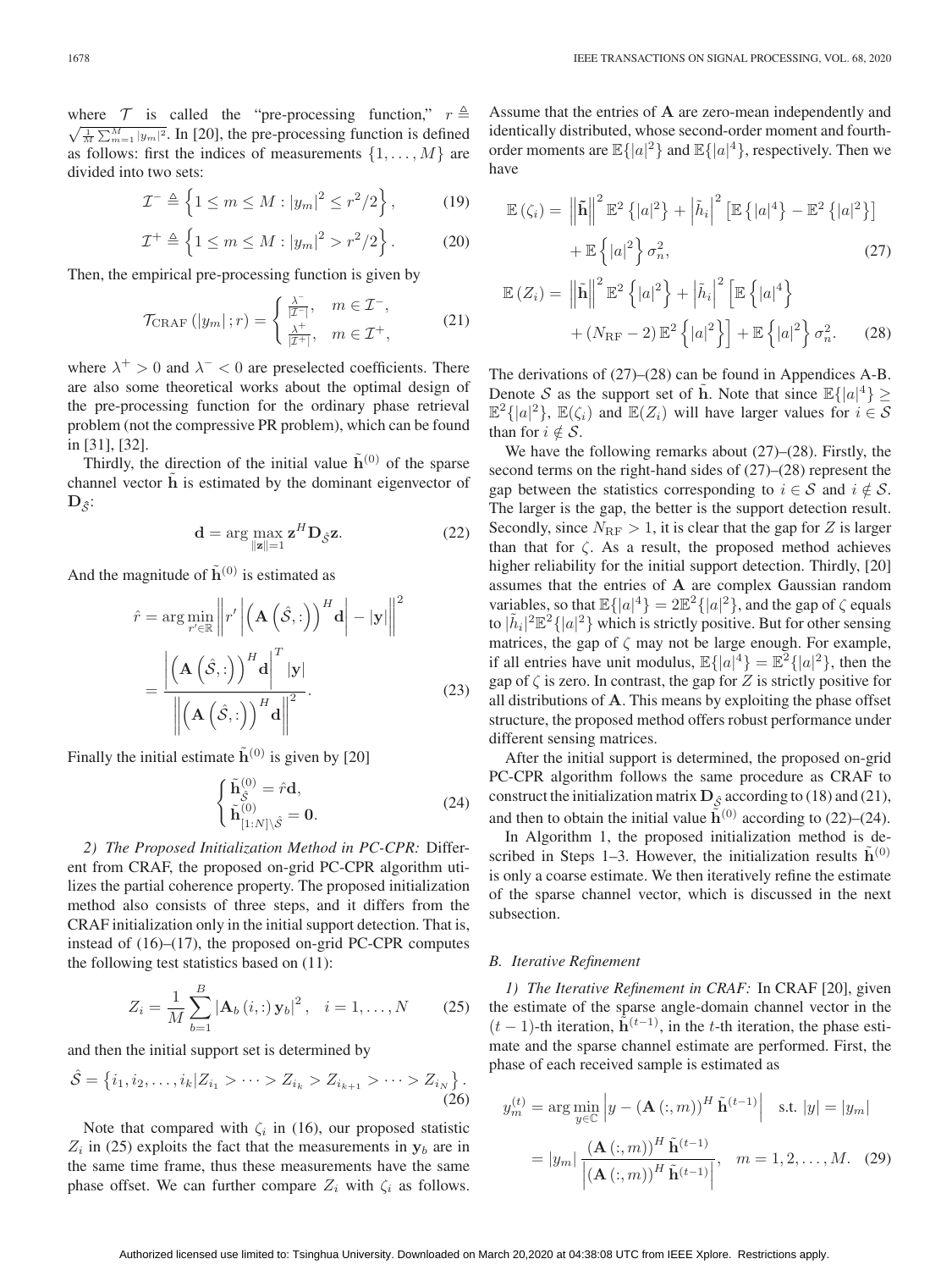**Algorithm 1:** On-grid PC-CPR Channel Estimation Algorithm.

**Input:** Partially coherent noisy received pilots **y** in (12), equivalent sensing matrix **A**, the number of coherent blocks  $B$ , the size of coherent block  $N_{\text{RF}}$ , the number of iterations  $T$ , the preset sparsity level  $k$ , the preset coefficients  $\lambda^+, \lambda^-, \mu, \tau_w$ , and  $\beta$  in (21), (31) and (32), and the termination threshold  $\varepsilon$ .

**Output:** Estimated sparse angle-domain channel vector  $h_{est}$ .

- *Stage 1 (initialization):*
- 1: Determine the initial support  $\hat{S}$  by (16)–(17).
- 2: Form the matrix  $\mathbf{D}_{\hat{\mathcal{S}}}$  according to (18) and (21).
- 3: Calculate the initial estimate  $\tilde{h}^{(0)}$  by the eigen-decomposition based method in (22)–(24).

*Stage 2 (iterative refinement):*

4:  $y^{(0)} = y, t = 0.$ 5: **while**  $\|\mathbf{y}^{(t)} - \mathbf{A}\tilde{\mathbf{h}}^{(t)}\| > \varepsilon$  do 6:  $t \leftarrow t + 1$ . 7:  $\mathbf{y}_b^{(t)} = \frac{\mathbf{y}_b \mathbf{y}_b^H \mathbf{A}_b \tilde{\mathbf{h}}^{(t-1)}}{\mathbf{w}^H \mathbf{A}_b \tilde{\mathbf{h}}^{(t-1)}}$  $\frac{\partial^l b \mathbf{y}_b}{\partial \mathbf{y}_b^H \mathbf{A}_b \tilde{\mathbf{h}}^{(t-1)}}, b = 1, \ldots, B.$ 8:  $\mathbf{y}^{(t)} = [(\mathbf{y}_1^{(t)})^H, (\mathbf{y}_2^{(t)})^H, \dots, (\mathbf{y}_B^{(t)})^H]^H.$ 9: Calculate  $\tilde{\mathbf{h}}^{(t)}$  according to (31)–(32). 10: **if**  $t > T$  **then break** 11: **end while** 12: **return**  $h_{est} = h^{(t)}$ 

Given the above phase estimates, the sparse channel estimation then becomes a standard CS problem:

$$
\tilde{\mathbf{h}}^{(t)} = \arg \min_{\tilde{\mathbf{h}} \in \mathbb{C}^N} \left\| \mathbf{y}^{(t)} - \mathbf{A}^H \tilde{\mathbf{h}} \right\| \quad \text{s.t.} \left\| \tilde{\mathbf{h}} \right\|_0 \le k. \tag{30}
$$

A hard thresholding method using reweighted gradients is proposed in [20], given by

$$
\tilde{\mathbf{h}}^{(t)} = \mathcal{H}_k \left( \tilde{\mathbf{h}}^{(t-1)} - \frac{\mu}{M} \mathbf{A} \text{diag} \left( \left[ w_1^{(t)}, \cdots, w_M^{(t)} \right] \right) \times \left( \mathbf{A}^H \tilde{\mathbf{h}}^{(t-1)} - \mathbf{y}^{(t)} \right) \right), \tag{31}
$$

where

$$
w_m^{(t)} = \max \left\{ \tau_w, \frac{\left| \left( \mathbf{A} \left( :, m \right) \right)^H \tilde{\mathbf{h}}^{(t-1)} \right|}{\left| \left( \mathbf{A} \left( :, m \right) \right)^H \tilde{\mathbf{h}}^{(t-1)} \right| + \beta \left| y_m \right|} \right\},\,
$$
  
\n
$$
m = 1, 2, \dots, M.
$$
\n(32)

Here  $\mathcal{H}_k : \mathbb{C}^N \to \mathbb{C}^N$  is the hard thresholding operator that keeps the k largest elements, and sets other elements to zeros. The step size  $\mu$ , the threshold  $\tau_w$ , the weight  $\beta$  are all preset parameters. The new estimate  $\tilde{\mathbf{h}}^{(t)}$  is calculated by the gradient method based on the previous estimate  $\tilde{\mathbf{h}}^{(t-1)}$ .  $\mathcal{H}_k$  ensures the sparsity level  $\|\tilde{\mathbf{h}}^{(t)}\|_0 \leq k$ , and the weight  $w_m^{(t)}$  is designed to increase the efficacy of the method [20]. This method is able to find a better estimate  $\tilde{\mathbf{h}}^{(t)}$  in the neighborhood of  $\tilde{\mathbf{h}}^{(t-1)}$  that makes the objective function in (30) smaller.

*2) The Proposed Iterative Refinement in PC-CPR:* Similar to CRAF, each iteration of the proposed iterative refinement also consists of phase estimation and sparse channel estimation. The difference is in the phase estimation step, where we leverage the phase structure. Since every  $N_{\text{RF}}$  measurements share the same phase offset as in (11), we can estimate this common phase offset from  $y_b$  instead of estimating an independent phase offset for each scalar sample  $y_m$ . To be specific, we solve the phase estimation problem for block  $b$  as follows:

$$
\omega_b^{(t)} = \arg \min_{\omega_b \in [0, 2\pi)} \left\| \mathbf{y}_b - e^{j\omega_b} \mathbf{A}_b \tilde{\mathbf{h}}^{(t-1)} \right\|^2
$$
  
\n
$$
= \arg \min_{\omega_b \in [0, 2\pi)} \left\{ \mathbf{y}_b^H \mathbf{y}_b + \left( \mathbf{A}_b \tilde{\mathbf{h}}^{(t-1)} \right)^H \mathbf{A}_b \tilde{\mathbf{h}}^{(t-1)} \right\}
$$
  
\n
$$
-2 \text{Re} \left( e^{j\omega_b} \mathbf{y}_b^H \mathbf{A}_b \tilde{\mathbf{h}}^{(t-1)} \right) \right\}
$$
  
\n
$$
= \arg \max_{\omega_b \in [0, 2\pi)} \text{Re} \left( e^{j\omega_b} \mathbf{y}_b^H \mathbf{A}_b \tilde{\mathbf{h}}^{(t-1)} \right)
$$
  
\n
$$
= \angle \left( \mathbf{y}_b^H \mathbf{A}_b \tilde{\mathbf{h}}^{(t-1)} \right)^*, \quad b = 1, ..., B. \tag{33}
$$

With the estimated phase offsets, we can compensate them by

$$
e^{j\omega_b^{(t)}} = \frac{\left(\mathbf{y}_b^H \mathbf{A}_b \tilde{\mathbf{h}}^{(t-1)}\right)^*}{\left|\mathbf{y}_b^H \mathbf{A}_b \tilde{\mathbf{h}}^{(t-1)}\right|}, \quad b = 1, \dots, B. \tag{34}
$$

$$
\mathbf{y}_b^{(t)} = \mathbf{y}_b e^{-j\omega_b^{(t)}} = \frac{\mathbf{y}_b \mathbf{y}_b^H \mathbf{A}_b \tilde{\mathbf{h}}^{(t-1)}}{\left| \mathbf{y}_b^H \mathbf{A}_b \tilde{\mathbf{h}}^{(t-1)} \right|}, \quad b = 1, \dots, B. \quad (35)
$$

And we let

$$
\mathbf{y}^{(t)} = \left[ \left( \mathbf{y}_1^{(t)} \right)^H, \left( \mathbf{y}_2^{(t)} \right)^H, \dots, \left( \mathbf{y}_B^{(t)} \right)^H \right]^H. \tag{36}
$$

Then, we adopt the same hard thresholding method using reweighted gradients in (31)–(32) to update the estimate of the sparse channel vector. Note that the proposed on-grid PC-CPR subsumes the conventional noncoherent CPR as a special case with  $N_{\text{RF}} = 1$ . In Algorithm 1, the proposed iterative refinement is in steps 4–11. The computational complexity of Algorithm 1 is mainly determined by the matrix-vector multiplications in Step 7 and Step 9, which is  $\mathcal{O}(MNT)$  =  $\mathcal{O}(MN \log(1/\varepsilon)).$ 

# IV. EXTENSION TO OFF-GRID PARTIALLY COHERENT CHANNEL ESTIMATION

#### *A. Off-Grid PC-CPR*

Formulated in (15), the off-grid PC-CPR estimates the channel parameters including the off-grid spatial directions and the path gains of  $L$  paths. Similar to the on-grid PC-CPR, the off-grid PC-CPR algorithm also alternately refines the phase offset estimates and the channel estimates in an iterative process. Rather than refining the estimate of the sparse angular channel vector **h** in the on-grid PC-CPR, the off-grid method refines the estimate of all the channel parameters, i.e.,  $p \triangleq$  $[\alpha_1,\ldots,\alpha_{\bar{L}},\vartheta_1,\ldots,\vartheta_{\bar{L}},\varphi_1,\ldots,\varphi_{\bar{L}}]^T$ .

The main idea of the proposed off-grid PC-CPR method is to iteratively perform phase offsets estimate and channel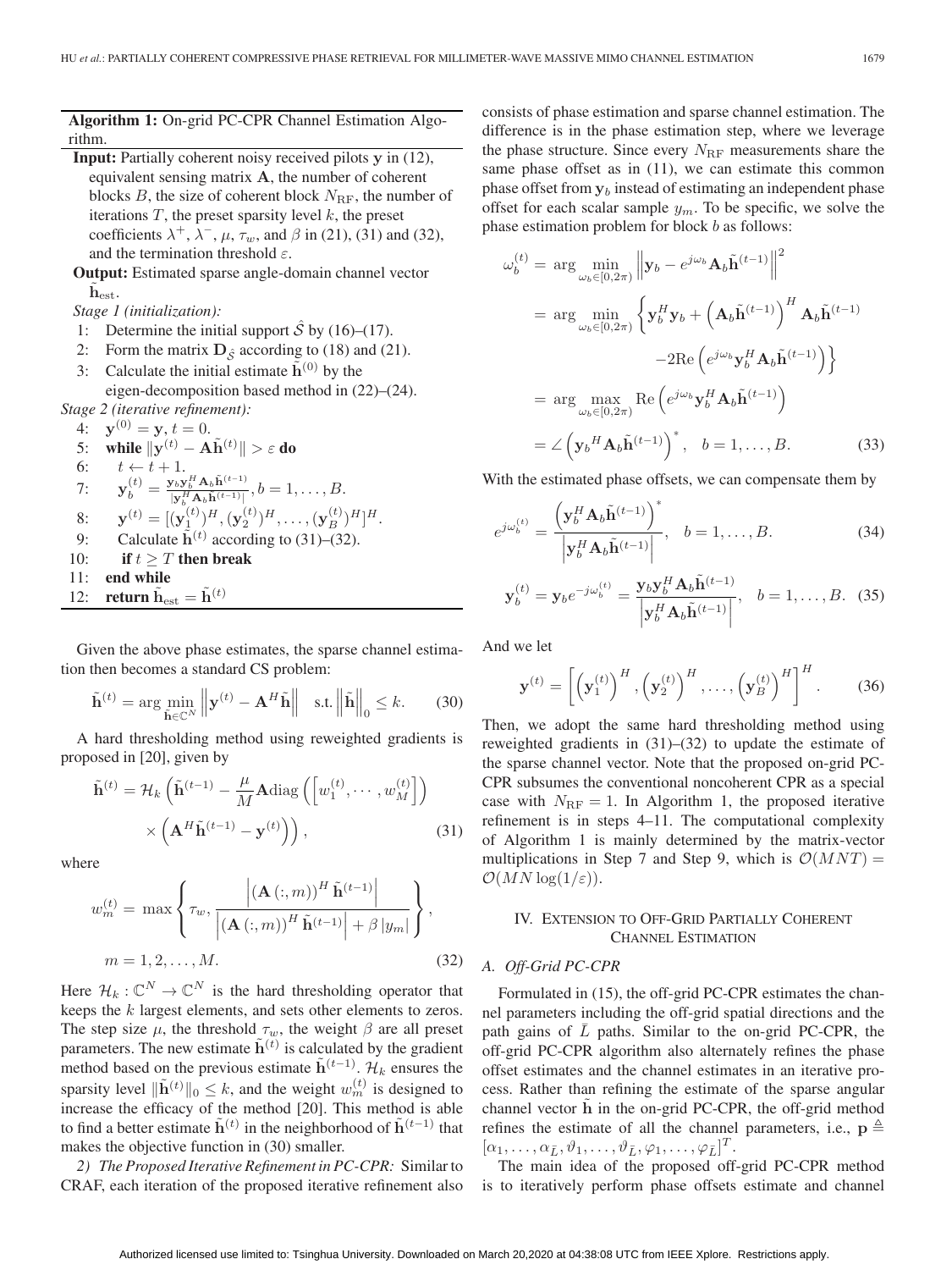parameter estimate. In particular, given the channel estimate in the  $(t - 1)$ -th iteration, we estimate and compensate for the phase shifts following the similar method as in (35)–(36), except that  $\mathbf{A}_{b}^{H} \tilde{\mathbf{h}}^{(t-1)}$  is replaced by  $\mathbf{W}_{b}^{H} \mathbf{h}^{(t-1)}$ . Then, given the updated measurements  $y^{(t)}$  and the path parameter estimates in the previous iteration  $p^{(t-1)}$ , we update the path parameters by solving

$$
\min_{\substack{\alpha_1, \dots, \alpha_L \in \mathbb{C}, \\ \theta_1, \dots, \theta_L, \varphi_1, \dots, \varphi_L \in [0, 2\pi)}} g\left(\mathbf{p}; \mathbf{y}^{(t)}\right) \triangleq \left\| \mathbf{y}^{(t)} - \mathbf{W}^H \mathbf{h} \right\|^2,
$$
\n
$$
\text{s.t.} \quad \mathbf{h} = \sum_{l=1}^{\bar{L}} \alpha_l \mathbf{a}\left(\vartheta_l, \varphi_l\right),\tag{37}
$$

where the new estimate  $\mathbf{p}^{(t)}$  are found in the neighborhood of  $p^{(t-1)}$ . A simple yet effective approach is the gradient descent method by repeating the following refinement for  $\tau = 1, \ldots, T_1$ :

$$
\mathbf{p}^{(t,\tau)} = \mathbf{p}^{(t,\tau-1)} - \mu \nabla_{\mathbf{p}^*} g\left(\mathbf{p}^{(t,\tau-1)}; \mathbf{y}^{(t)}\right),\qquad(38)
$$

where  $T_1$  is the number of inner iterations,  $\mathbf{p}^{(t,0)} = \mathbf{p}^{(t-1)}$ ,  $\mathbf{p}^{(t)} = \mathbf{p}^{(t,T_1)}$ , and  $\nabla_{\mathbf{p}^*}$  is the conjugate gradient operator, whose expression can be found in Appendix C. The gradient descent refinement (38) should be repeated for a large number of iterations before it converges to the solution of (37). However,  $y^{(t)}$  contains estimated phase offsets, which is not accurate. Thus, it is not efficient to spend a large number of inner iterations to find the accurate solution of (37). As an alternative, we perform (38) only once rather than a number of inner iterations, which is written as

$$
\mathbf{p}^{(t)} = \mathbf{p}^{(t-1)} - \mu \nabla_{\mathbf{p}^*} g\left(\mathbf{p}^{(t-1)}; \mathbf{y}^{(t)}\right). \tag{39}
$$

After the gradient descent refinement of path parameters, the t-th iteration is ended with updating the channel vector  $\mathbf{h}^{(t)}$ according to the channel model (4). The above phase-offset compensation and gradient descent refinement need to be repeated for  $T$  times before we get the accurate estimates of the channel. In Algorithm 2, the iterative process is summarized in Stage 3, Steps 11–19. The computational complexity of Algorithm 2 is much higher than that of Algorithm 2, because the gradient descent refinement need to calculate the partial derivatives to all the parameters of  $\overline{L}$  paths. The computational complexity to calculate such a partial derivative is  $\mathcal{O}(MN)$ , and the computational complexity of Algorithm 2 is thus  $\mathcal{O}(MNLT) = \mathcal{O}(MNL \log(1/\varepsilon))$ . To compare Algorithm 2 with Algorithm 1, it is clear that there is a tradeoff between the channel estimation accuracy and the computational complexity. Algorithm 2 achieves higher accuracy with a higher cost of computation.

# *B. Initialization for Off-Grid PC-CPR*

We next discuss how to detect  $\bar{L}$  paths to get the initial values of **p**. We solve this problem in two stages. Firstly, we find initial estimates of the phase shifts. Secondly, the channel parameters of all paths are initialized by a successive path estimation and cancelation method.

# **Algorithm 2:** Off-grid PC-CPR Channel Estimation Algorithm.

**Input:** Partially coherent noisy received pilots **y**, combining matrix **W**, equivalent sensing matrix **A**, the number of coherent blocks  $B$ , the size of coherent block  $N_{\text{RF}}$ , the preset initialization sparsity level k, the preset number of paths  $L$ , the number of refinements in the path parameter initialization  $T_0$ , the gradient descent step size  $\mu$ , the number of iterations in the third stage T, and termination threshold  $\varepsilon$ .

**Output:** Estimated channel vector **h**.

*Stage 1 (phase initialization):*

1: Run steps  $1-3$  of Algorithm 1 to get a k-sparse initial angle-domain channel estimate  $\tilde{h}^{(0)}$ .

2: 
$$
\mathbf{y}_b^{(1)} = \frac{\mathbf{y}_b \mathbf{y}_b^H \mathbf{W}_b^H \mathbf{h}^{(0)}}{|\mathbf{y}_b^H \mathbf{W}_b^H \mathbf{h}^{(0)}|}, \ b = 1, \dots, B.
$$

3: 
$$
\mathbf{y}^{(1)} = [(\mathbf{y}_1^{(1)})^H, (\mathbf{y}_2^{(1)})^H, \dots, (\mathbf{y}_B^{(1)})^H]^H.
$$

*Stage 2 (channel parameters initialization):*

- 4: **for**  $l = 1 : \bar{L}$  **do**
- 5: Detect the *l*-th path and determine  $\alpha_l^{(0)}$ ,  $\vartheta_l^{(0)}$ ,  $\varphi_l^{(0)}$ according to (40)–(43).
- 6: **for**  $t = 1 : T_0$  **do**
- 7: Calculate  $\alpha_l^{(t)}, \vartheta_l^{(t)}, \varphi_l^{(t)}$  by the refinement method in (44).
- 8: **end for**
- 9: **end for**
- 10: Calculate the estimate of the channel vector  $\mathbf{h}^{(T_0)}$ according to (4).
- *Stage 3 (iterative process):*
- 11:  $\mathbf{y}^{(T_0)} = \mathbf{y}^{(1)}$ ,  $t = T_0$ .
- 12: **while**  $\|\mathbf{y}^{(t)} \mathbf{W}^H\mathbf{h}^{(t)}\| > \varepsilon$  do

13: 
$$
t \leftarrow t + 1
$$
.

14: 
$$
\mathbf{y}_{b}^{(t)} = \frac{\mathbf{y}_{b} \mathbf{y}_{b}^{H} \mathbf{W}_{b}^{H} \mathbf{h}^{(t-1)}}{|\mathbf{y}_{b}^{H} \mathbf{W}_{b}^{H} \mathbf{h}^{(t-1)}|}, \ b = 1, \ldots, B.
$$

15: 
$$
\mathbf{y}^{(t)} = [(\mathbf{y}_1^{(i)})^H, (\mathbf{y}_2^{(t)})^H, \dots, (\mathbf{y}_B^{(t)})^H]^H.
$$

- 16: Refine the parameters of the all paths according to (39), and update the current channel estimate  $h^{(t)}$ according to (4).
- 17: **if**  $t \geq T_0 + T$  **then break**
- 18: **end while**
- 19: **return**  $\mathbf{h}_{\text{est}} = \mathbf{h}^{(t)}$

The first stage is the initialization of the phase shifts. We use the on-grid PC-CPR algorithm which has been discussed in Section III-A, to find an initial estimate  $\tilde{h}^{(0)}$  of the angledomain channel vector. Then, we calculate the initial estimates of the phase offsets  $\omega_1^{(1)}, \ldots, \omega_B^{(1)}$  by (33). We can get the phase compensated measurements  $y^{(1)}$  according to (35)–(36). The first stage is Steps 1–3 in Algorithm 2.

In the second stage, the path parameters of each path are successively estimated. Given the already estimated parameters of the 1st, ...,  $(l-1)$ -th paths, i.e.,  $\alpha_1^{(\tilde{T}_0)}, \vartheta_1^{(T_0)}, \varphi_1^{(T_0)}, \ldots$ ,  $\alpha_{l-1}^{(T_0)}, \vartheta_{l-1}^{(T_0)}, \varphi_{l-1}^{(T_0)}$ , we need to estimate  $\alpha_l, \vartheta_l, \varphi_l$ . We subtract the contribution of the  $l - 1$  already estimated paths from the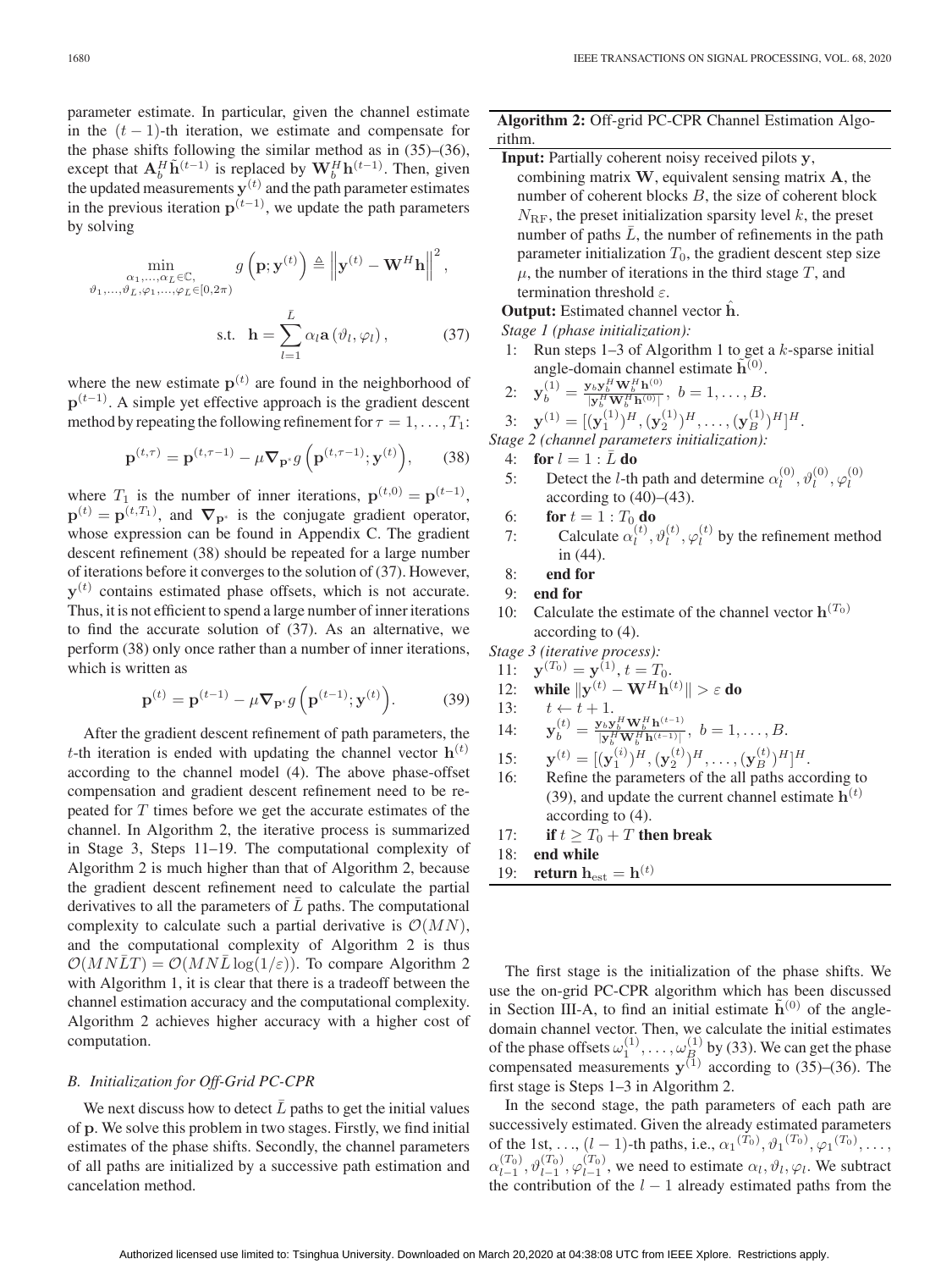phase-compensated measurements  $y^{(1)}$ :

$$
\mathbf{y}_{l} = \mathbf{y}^{(1)} - \mathbf{W}^{H}\left(\sum_{l'
$$

Then, we estimate the  $l$ -th path by solving

$$
\alpha_l, \vartheta_l, \varphi_l = \arg \min_{\substack{\alpha \in \mathbb{C}, \\ \vartheta, \varphi \in [0, 2\pi)}} f(\alpha, \vartheta, \varphi; \mathbf{y}_l)
$$

$$
\triangleq \left\| \mathbf{y}_l - \mathbf{W}^H \alpha \mathbf{a}(\vartheta, \varphi) \right\|^2. \tag{41}
$$

Given  $\vartheta_l, \varphi_l$ , the optimal value of  $\alpha_l$  can be expressed as:

$$
\alpha_l = \frac{\mathbf{a}^H(\vartheta_l, \varphi_l) \mathbf{W} \mathbf{y}_l}{\|\mathbf{W}^H \mathbf{a}(\vartheta_l, \varphi_l)\|^2}.
$$
 (42)

We exhaustively search through the angle-domain dense grids to get the initial estimates:

$$
\alpha_l^{(0)}, \vartheta_l^{(0)}, \varphi_l^{(0)} = \arg \max_{\substack{\vartheta \in \{\frac{\pi(i-1)}{N_1} | 1 \le i \le 2N_1\}, \\ \varphi \in \{\frac{\pi(i-1)}{N_1} | 1 \le j \le 2N_2\}}} f(\alpha, \vartheta, \varphi; \mathbf{y}_l), \text{ s.t. (42).}
$$
\n(43)

The reason why we choose the  $2N_1 \times 2N_2$  dense grid rather than the standard  $N_1 \times N_2$  grid defined in (5) is that we can get more accurate values of  $\alpha_l^{(0)}, \vartheta_l^{(0)}, \varphi_l^{(0)}$  by searching through the denser one. After that, we perform the conjugate gradient descent refinement to the parameter estimates of the single path for a few iterations:

$$
\begin{bmatrix} \alpha_l \\ \vartheta_l \\ \varphi_l \end{bmatrix}^{(t)} = \begin{bmatrix} \alpha_l \\ \vartheta_l \\ \varphi_l \end{bmatrix}^{(t-1)} - \mu \begin{bmatrix} \frac{\partial f(\alpha_l, \vartheta_l, \varphi_l; \mathbf{y}_l)}{\partial \alpha_l^*} \\ \frac{\partial f(\alpha_l, \vartheta_l, \varphi_l; \mathbf{y}_l)}{\partial \vartheta_l} \\ \frac{\partial f(\alpha_l, \vartheta_l, \varphi_l; \mathbf{y}_l)}{\partial \varphi_l} \end{bmatrix}^{(t-1)}, \quad (44)
$$

where  $\mu$  is the step size. The first element of the derivative term is the conjugate derivative because  $\alpha_l \in \mathbb{C}$ . The expressions of the first-order partial derivatives in (44) are provided in Appendix D. Since we do not need very accurate initial estimates,  $T_0$  is set to be a small number, e.g.,  $T_0 = 5$  in our simulations. After estimating the parameters of the l-th path, we move forward to initialize the parameter estimates of the next path until we get the initial estimates of all the  $\overline{L}$  paths. We can find this stage in Steps 4–10 of Algorithm 2.

#### V. SIMULATION RESULTS

In this section, simulation results are provided to demonstrate the performance of our proposed PC-CPR channel estimation algorithms.

#### *A. Simulation Setup*

In our simulations, we consider the  $32 \times 16$  UPA, so the size of the channel vector is  $N = 512$ . Each data point is drawn by running 1000 Monte-Carlo instances, and for each Monte-Carlo test, we randomly generate a channel vector. To be specific, the mmWave channel is composed of 1 LoS path and  $(L - 1)$  NLoS paths, where the random number of NLoS paths  $(L - 1)$  follows Poisson distribution with parameter  $\lambda = 5$ . Then, the normalized path gains are generated by  $\bar{\alpha}_1 \sim \mathcal{CN}(0, \kappa)$  and  $\bar{\alpha}_l \sim \mathcal{CN}(0, 1)$ for  $2 \le l \le L$ , where  $\kappa = 10$ . The azimuth angles  $\{\theta_l\}_{l=1}^L$  are uniformly distributed in  $[0, 2\pi)$ , and the elevation angles  $\{\phi_l\}_{l=1}^L$ are uniformly distributed in  $(-\pi/2, \pi/2)$ . The phase offsets  $\{\omega_b\}_{b=1}^B$  are uniformly distributed in  $[0, 2\pi)$ . Each element of the combining matrix is generated by  $W_{i,j} = 1/\sqrt{N}e^{j\gamma_{i,j}}$ , where  $\gamma_{i,j}$  is uniformly distributed in [0,  $2\pi$ ). The angular dictionary **F** defined in (5) is of the size  $512 \times 512$ . Based on the signal model (12), we can define the SNR by  $SNR = 10 \log_{10} \frac{N_{\text{TS}} P_{\text{T}}}{\sigma_n^2} dB$ , which is the ratio of the expected power of effective received pilots to the power of additive noise in the effective received pilots.

Since L is random, we choose the sparsity level  $k = 20$ for problems (13)–(14), and  $L=10$  for problem (15). In Algorithm 1, the maximum number of iterations  $T = 20$ . We set the algorithm parameters  $\lambda^+ = 1$ ,  $\lambda^- = -1$  in (21), and  $\mu = 0.2$ ,  $\tau_w = 0.1$ ,  $\beta = 0.1$  in (31)–(32). In Algorithm 2, the number of refinements in the path parameter initialization is  $T_0 = 5$ , and the maximum number of iterations  $T = 100$ . The step size in (39) is  $\mu = 10^{-6}$ . The termination threshold is  $\varepsilon=10^{-8}.$ 

# *B. Performance Metrics*

We evaluate several performance metrics of channel estimation, including the normalized mean squared error (NMSE), the average beamforming loss, and the channel estimation success rate. In this paper, due to the phase noncoherence problem, the definition of NMSE is slightly different from the conventional definition in literature. According to (12), for any  $\omega \in [0, 2\pi)$ ,

$$
\mathbf{y} = \begin{bmatrix} e^{j\omega_1} \mathbf{A}_1 \\ e^{j\omega_2} \mathbf{A}_2 \\ \vdots \\ e^{j\omega_B} \mathbf{A}_B \end{bmatrix} \tilde{\mathbf{h}} + \begin{bmatrix} \mathbf{n}_1 \\ \mathbf{n}_2 \\ \vdots \\ \mathbf{n}_B \end{bmatrix} = \begin{bmatrix} e^{j(\omega_1 - \omega)} \mathbf{A}_1 \\ e^{j(\omega_2 - \omega)} \mathbf{A}_2 \\ \vdots \\ e^{j(\omega_B - \omega)} \mathbf{A}_B \end{bmatrix} \tilde{\mathbf{h}}' + \begin{bmatrix} \mathbf{n}_1 \\ \mathbf{n}_2 \\ \vdots \\ \mathbf{n}_B \end{bmatrix},
$$
\n(45)

where  $h' = h e^{j\omega}$  is another angle-domain channel vector. This equation means that both  $\hat{h}$  and  $\hat{h}'$  can result in the same measurement vector **y**, thus we cannot distinguish them from our measurements with phase offsets. Hence, the channel vector can be estimated subject to an ambiguity phase rotation term  $e^{j\omega}$ . This phase ambiguity will not influence the beamforming SNR gain. In the data frames, this phase ambiguity and the phase offset in each data frame lead to a phase rotation on the data. To remove the phase rotation, we can insert a single reference signal into each data frame, so the phase rotation can thereby be estimated and compensated for. So the phase ambiguity will not bring problems in data transmission. To take into account the phase ambiguity in evaluating the estimation error, the squared error between the estimated channel **h** and the true channel **h** is defined as

$$
\mathcal{E}\left(\hat{\mathbf{h}}, \mathbf{h}\right) \triangleq \min_{\omega \in [0, 2\pi)} \left\| \hat{\mathbf{h}} e^{j\omega} - \mathbf{h} \right\|^2
$$

$$
= \left\| \hat{\mathbf{h}} \frac{\hat{\mathbf{h}}^H \mathbf{h}}{\left| \hat{\mathbf{h}}^H \mathbf{h} \right|} - \mathbf{h} \right\|^2. \tag{46}
$$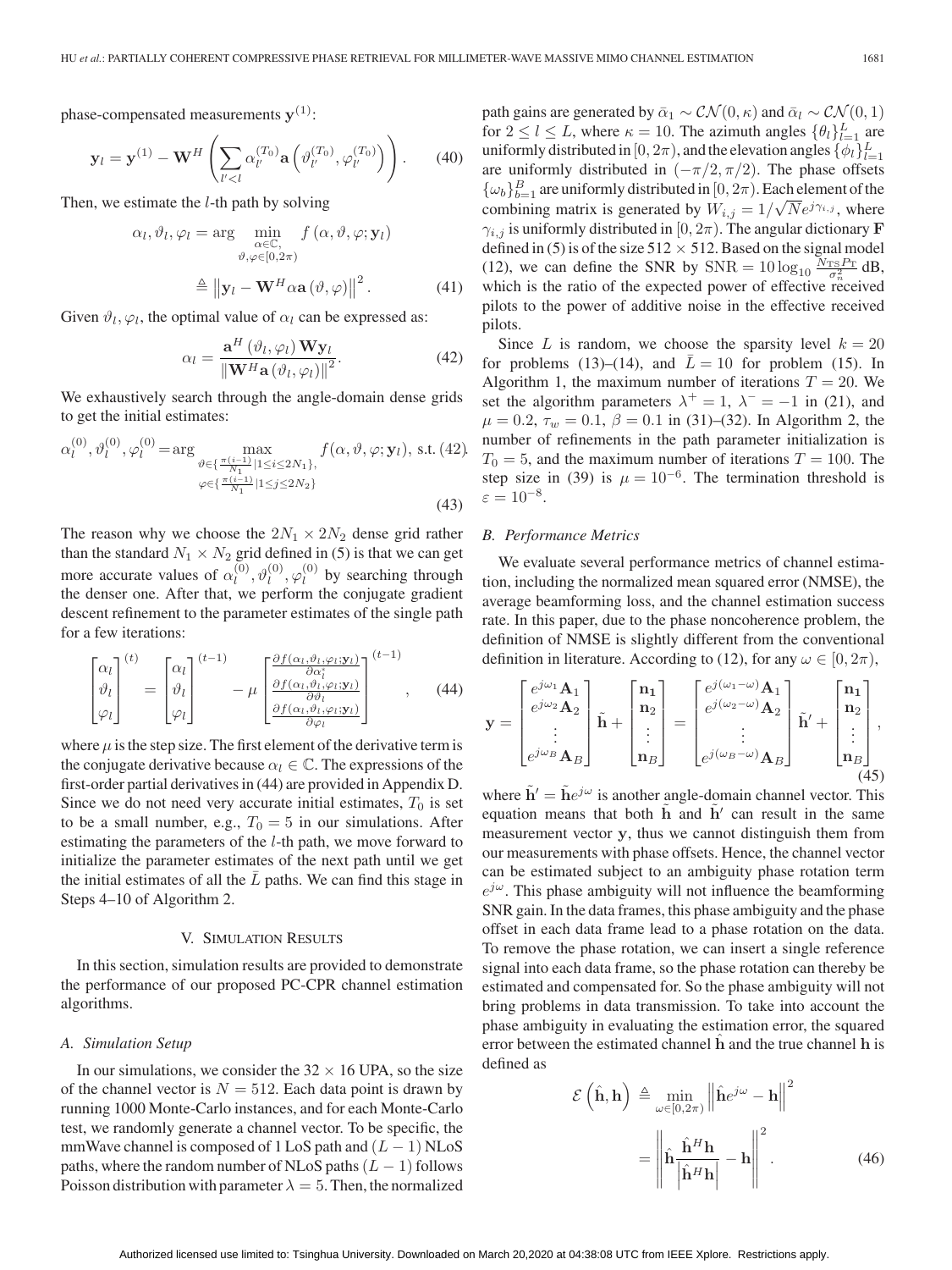

Fig. 1. NMSE for different number of RF chains, with  $M = B N_{\text{RF}} = 256$ .

Then, we can define the NMSE by

$$
\text{NMSE} = \frac{\mathbb{E}\left\{\mathcal{E}\left(\hat{\mathbf{h}}, \mathbf{h}\right)\right\}}{\mathbb{E}\left\|\mathbf{h}\right\|^2}.\tag{47}
$$

After the channel vector is estimated, the users feed the estimated channel back to the BS. Given the estimated channel vector **h**est, the analog precoding vector is determined by maximizing the beamforming gain

$$
\mathbf{w}(\mathbf{h}_{\text{est}}) = \underset{\mathbf{w} \in \mathbb{C}^{N}}{\arg \max} |\mathbf{w}^{H} \mathbf{h}_{\text{est}}| \quad \text{s.t.} |w_{1}|, \dots, |w_{N}| = \frac{1}{\sqrt{N}}
$$

$$
= \frac{1}{\sqrt{N}} \exp \angle (\mathbf{h}_{\text{est}}). \tag{48}
$$

The beamforming loss is calculated by subtracting the achieved beamforming gain based on the estimated channel from the maximal beamforming gain given the perfect channel knowledge, i.e.,  $\cos = 10\log[(\mathbf{w}(\mathbf{h})]^H \mathbf{h}] - 10\log[(\mathbf{w}(\mathbf{h}_{est})]^H \mathbf{h}]$ . We calculate the mean beamforming loss as a performance index. Similar to [14], if the beamforming loss is smaller than 3 dB, we call this channel estimation is "successful". The channel estimation success rate is also calculated to show the reliability of the channel estimation methods.

Based on the estimated channel, the BS can adopt the classic hybrid precoding algorithm in [33] to calculate the analog precoding matrix  $P_A$  and the digital precoding matrix  $P_D$  for a system with multiple users. Let  $P = P_A P_D$  whose columns  ${\{\mathbf p_u\}}_{u=1}^K$  are the hybrid precoding vectors for the K users. The multi-user sum-rate is calculated by

$$
R = \sum_{u=1}^{K} \log_2 \left( 1 + \frac{P_{\rm T} \left| \mathbf{h}_u^H \mathbf{p}_u \right|^2}{\sum_{u' \neq u} P_{\rm T} \left| \mathbf{h}_u^H \mathbf{p}_{u'} \right|^2 + \sigma_n^2} \right). \tag{49}
$$

# *C. Results*

In Figs. 1–2, the SNR is 10 dB. We fix the number of measurements  $M = BN_{\text{RF}} = 256$ . We compare the NMSE and the mean SNR loss of different channel estimation algorithms for different number of RF chains  $N_{\text{RF}}$ . Note that we do not fix



Fig. 2. Mean SNR losses for different number of RF chains, with  $M =$  $BN_{\text{RF}} = 256.$ 

the number of time frames  $B$ . The reason is, given the same  $B$ , a larger  $N_{\text{RF}}$  leads to a larger M, then the channel estimation performances will be significantly better with more measurements. So we fix  $M$  rather than  $B$  to make the comparison more fair. Since  $N_{\text{RF}}$  is the size of a coherent block in the received pilots, Figs. 1–2 can show how the partial coherence influences the channel estimation performances. We can see from these figures that the proposed on-grid PC-CPR algorithm and off-grid PC-CPR algorithm perform better as  $N_{\rm RF}$  increases. This is because the larger is  $N_{\text{RF}}$ , the more partial coherence can we leverage. We also compare the proposed algorithms with the conventional CPR algorithm CRAF [20] which requires no coherence, and the standard on-grid algorithm OMP [8] and off-grid algorithm NOMP [17], both of which require full phase coherence. When  $N_{\text{RF}} = 1$ , the partial coherence vanishes, so the performances of the proposed algorithms are close to those of the noncoherent CPR algorithm (CRAF). As  $N_{\text{RF}}$  increases, the partial coherence approaches full coherence, so the performances of the on-grid/off-grid PC-CPR algorithms approach those of the coherent on-grid/off-grid channel estimation methods (OMP/NOMP), respectively. The results support that the proposed partially coherent channel estimation subsumes the conventional coherent and noncoherent channel estimation as special cases.

In Fig. 3,  $N_{\text{RF}} = 16$ , and SNR = 10 dB. We run the proposed on-grid and off-grid PC-CPR algorithms with different initialization schemes, including the random initialization and the initialization in [20] without considering the partial coherence property. It is clear that the performance is poor when we adopt the random initialization. Moreover, the proposed initialization scheme is able to improve the channel estimation reliability by leveraging the partial coherence property. This figure can show the important role of the initializations in solving the nonconvex channel estimation problems in the existence of phase offsets.

In Figs.  $4-5$ , SNR = 10 dB. we compare the channel estimation success rate and the NMSE performance against different number of measurements M. We compare the proposed on-grid PC-CPR algorithm, off-grid PC-CPR algorithm with CRAF [20]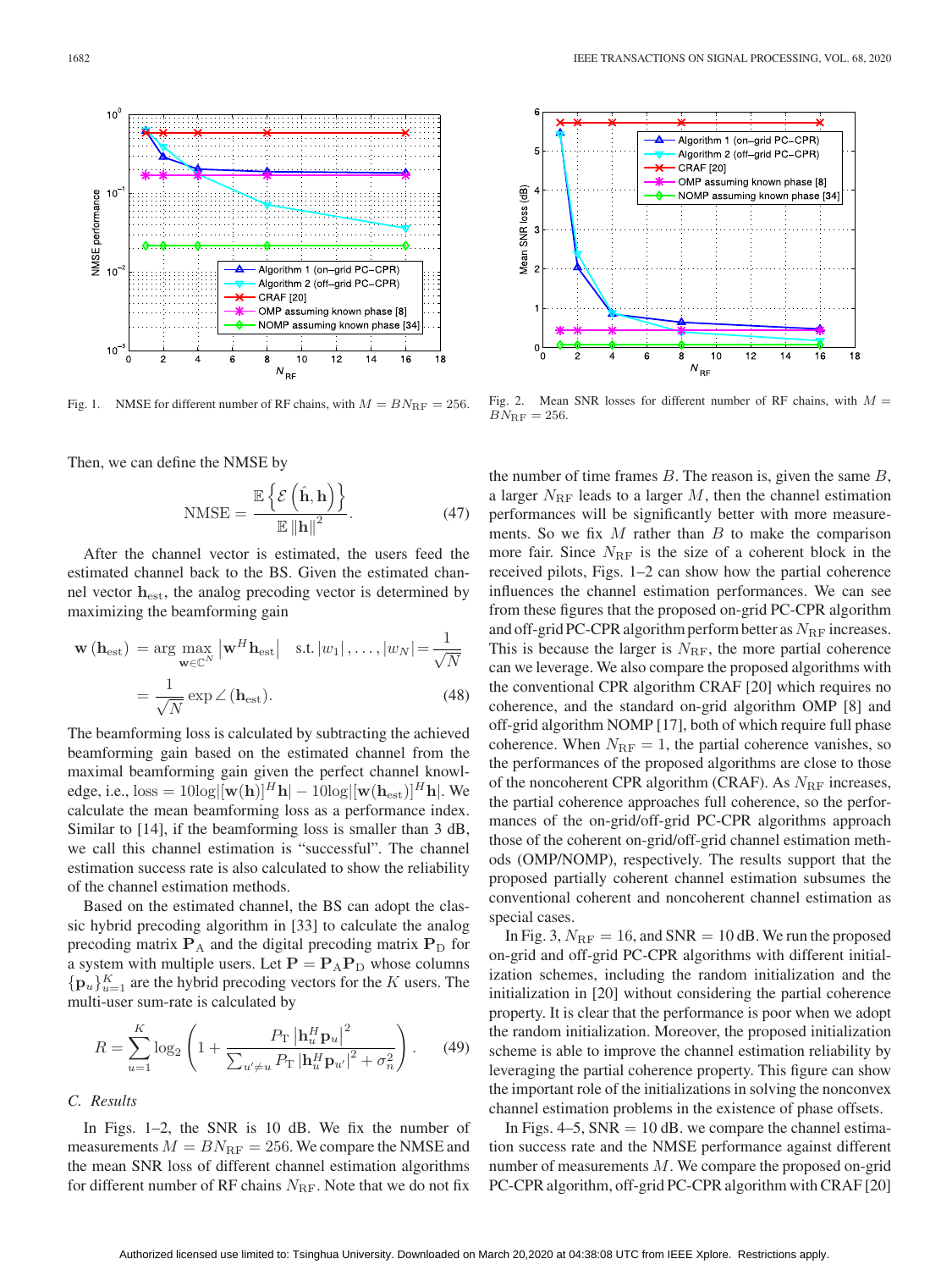

Fig. 3. Channel estimation success rate with different initialization schemes.



Fig. 4. Channel estimation success rate against the number of measurements for UPA.



Fig. 5. NMSE performance against the number of measurements for UPA.

and NOMP [34]. Both the proposed on-grid PC-CPR channel estimation algorithm and the off-grid version can achieve higher success rate and lower NMSE than CRAF [20]. This is mainly because we can fully utilize the phase offset structure. Moreover,



Fig. 6. NMSE performance against SNR for UPA.



Fig. 7. Multiuser sum-rate comparison for UPA.

the success rate under the system with  $N_{\text{RF}} = 16$  is higher than that under  $N_{\text{RF}} = 4$ .

Fig. 6 shows the NMSE performance of the above phase retrieval algorithms against the SNR. The number of measurements is  $M = 256$ . The NMSE performance gap between off-grid PC-CPR and on-grid PC-CPR becomes larger as SNR increases. This is because under high SNR, the NMSE of on-grid channel estimation is mainly restricted by the angle quantization caused by the on-grid assumption.

Fig. 7 evaluates the multiuser sum-rate.  $M = 256$ . The number of RF chains and the number of users are  $N_{\text{RF}} = K = 4$ . After estimating the channels of the users, the BS can calculate the analog and digital precoding matrices to transmit data to the users. We can compare the achieved sum-rate of different channel estimation schemes against the signal SNR  $P_{\rm T}/\sigma_{\rm n}^2$ . We can see that the proposed on-grid and off-grid PC-CPR algorithms can achieve higher sum-rate than CRAF [20].

Finally, we compare the proposed on-grid and off-grid PC-CPR algorithm with other noncoherent channel estimation algorithms, including the Fast Beam Alignment (FBA) algorithm in [14] and the noncoherent channel estimation (NoncoherentCE) algorithm in [17]. [14], [17] are proposed for uniform linear array (ULA). Since ULA can be considered as a reduced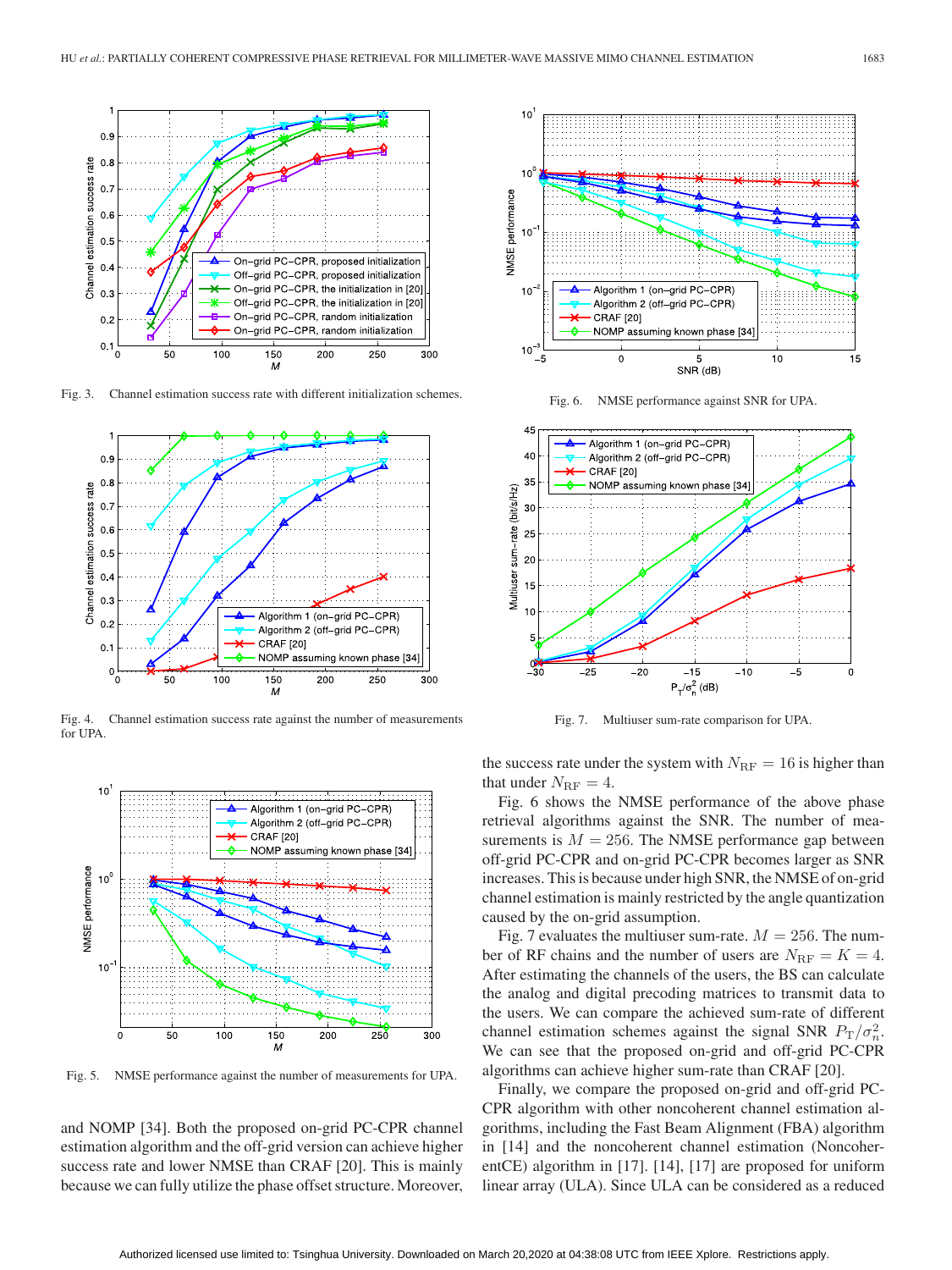

Fig. 8. Channel estimation success rate comparison for ULA.

UPA with only one row of antennas, our algorithm can also work under ULA. We simulate for a 128-antenna ULA-based mmWave massive MIMO system, where  $N_{\text{RF}} = 4$ , and the SNR is 10 dB. From Fig. 8, we can observe that our proposed algorithms has higher success rate under the same number of measurements M. To achieve the same success rate, the required number of measurements of the proposed PC-CPR algorithms is lower than that of [14], [17].

## VI. CONCLUSION

In this paper, we have proposed on-grid and off-grid PC-CPR algorithms to solve the partially coherent channel estimation problem in hybrid mmWave massive MIMO systems. Due to the unavoidable hardware imperfections in mmWave systems, the pilot measurements in different time frames are corrupted by random phase offsets; thus most CS techniques are not applicable. The proposed algorithms can exploit the property of hybrid mmWave system that the received pilots in different RF chains share the same phase offset in the same time frame, which is not considered in existing CPR algorithms. In the initialization stage of on-grid PC-CPR, we propose new test statistics to determine the initial support set. We show that the proposed statistics can significantly improve the initialization reliability by leveraging the phase structure. In the iterative refinement stage, the proposed on-grid PC-CPR differs from existing algorithms in the estimation of phase offsets. Furthermore, we have also proposed off-grid channel estimation to increase the estimation accuracy further. The proposed partially coherent channel estimation framework subsumes the conventional coherent and noncoherent channel estimation methods as special cases. Simulation results show that under the presence of random phase offsets where the coherent channel estimation schemes fail to work, the proposed on-grid and off-grid PC-CPR algorithms outperform noncoherent channel estimation methods with higher reliability and lower pilot overhead by leveraging the partial coherence. Besides, the off-grid PC-CPR can achieve better channel estimation accuracy than the on-grid PC-CPR.

# APPENDIX A PROOF OF  $(27)$

Since the noise is independent to the entries of **A**, by substituting  $(11)$  into  $(16)$ , we have

$$
\mathbb{E}(\zeta_{i}) = \frac{1}{M} \sum_{b=1}^{B} \mathbb{E} \left\| \mathbf{A}_{b} (i, :) \right\|^{T} \circ \left| \mathbf{A}_{b}^{H} \tilde{\mathbf{h}} e^{j\omega_{b}} + \mathbf{n}_{b} \right\| \right\|^{2}
$$
\n
$$
= \frac{1}{M} \sum_{b=1}^{B} \sum_{j=1}^{N_{\text{RF}}} \mathbb{E} \left\{ \left| \mathbf{A}_{b} (i, j) \right|^{2} \left| \mathbf{A}_{b}^{H} (:, j) \tilde{\mathbf{h}} \right|^{2} + |\mathbf{A}_{b} (i, j)|^{2} \left| \mathbf{n}_{b} (j) \right|^{2} \right\}
$$
\n
$$
= \frac{1}{M} \sum_{b=1}^{B} \sum_{j=1}^{N_{\text{RF}}} \mathbb{E} \left\{ \left| \mathbf{A}_{b} (i, j) \right|^{2} \sum_{n_{1}=1}^{N} \sum_{n_{2}=1}^{N} \mathbf{A}_{b}^{*} (n_{1}, j) \right\| \times \mathbf{A}_{b} (n_{2}, j) \tilde{h}_{n_{1}} \tilde{h}_{n_{2}}^{*} \right\}
$$
\n
$$
+ \mathbb{E} \left\{ |a|^{2} \right\} \sigma_{n}^{2}
$$
\n
$$
= \frac{1}{M} \sum_{b=1}^{B} \sum_{j=1}^{N_{\text{RF}}} \sum_{n_{1}=1}^{N} \sum_{n_{2}=1}^{N} \tilde{h}_{n_{1}} \tilde{h}_{n_{2}}^{*}
$$
\n
$$
\times \mathbb{E} \left\{ \left| \mathbf{A}_{b} (i, j) \right|^{2} \mathbf{A}_{b}^{*} (n_{1}, j) \mathbf{A}_{b} (n_{2}, j) \right\}
$$
\n
$$
+ \mathbb{E} \left\{ |a|^{2} \right\} \sigma_{n}^{2}.
$$
\n(50)

On one hand, when  $n_1 = n_2$ , we have  $n_1 = i$  or  $n_1 \neq i$ . If  $n_1 = n_2 = i$ ,

$$
\mathbb{E}\left\{|\mathbf{A}_b(i,j)|^2 \mathbf{A}_b^*(n_1,j) \mathbf{A}_b(n_2,j)\right\}
$$

$$
= \mathbb{E}\left\{|\mathbf{A}_b(i,j)|^4\right\} = \mathbb{E}\left\{|a|^4\right\}.
$$
 (51)

While if  $n_1 = n_2 \neq i$ ,

$$
\mathbb{E}\left\{|\mathbf{A}_{b}(i,j)|^{2} \mathbf{A}_{b}^{*}(n_{1},j) \mathbf{A}_{b}(n_{2},j)\right\}
$$
  
= 
$$
\mathbb{E}\left\{|\mathbf{A}_{b}(i,j)|^{2}\right\} \mathbb{E}\left\{|\mathbf{A}_{b}(n_{1},j)|^{2}\right\} = \mathbb{E}^{2}\left\{|a|^{2}\right\}. (52)
$$

On the other hand, when  $n_1 \neq n_2$ , we have  $n_1 \neq i$  or  $n_2 \neq i$ . If  $n_1 \neq i$ ,

$$
\mathbb{E}\left\{|\mathbf{A}_b(i,j)|^2 \mathbf{A}_b^*(n_1,j) \mathbf{A}_b(n_2,j)\right\}
$$
  
= 
$$
\mathbb{E}\left\{|\mathbf{A}_b(i,j)|^2 \mathbf{A}_b(n_2,j)\right\} \mathbb{E}\left\{\mathbf{A}_b^*(n_1,j)\right\} = 0.
$$
 (53)

While if  $n_2 \neq i$ , for the similar reason we also have  $\mathbb{E}\{|\mathbf{A}_b(i,j)|^2 \mathbf{A}_b^*(n_1,j)\mathbf{A}_b(n_2,j)\} = 0.$ 

Therefore, (50) becomes

$$
\mathbb{E}(\zeta_i) = \frac{1}{M} \sum_{b=1}^{B} \sum_{j=1}^{N_{\text{RF}}} \sum_{n_1=1}^{N} \left| \tilde{h}_{n_1} \right|^2
$$
  
 
$$
\times \mathbb{E} \left\{ |\mathbf{A}_b(i,j)|^2 \mathbf{A}_b^*(n_1,j) \mathbf{A}_b(n_1,j) \right\}
$$
  
+ 
$$
\mathbb{E} \left\{ |a|^2 \right\} \sigma_n^2
$$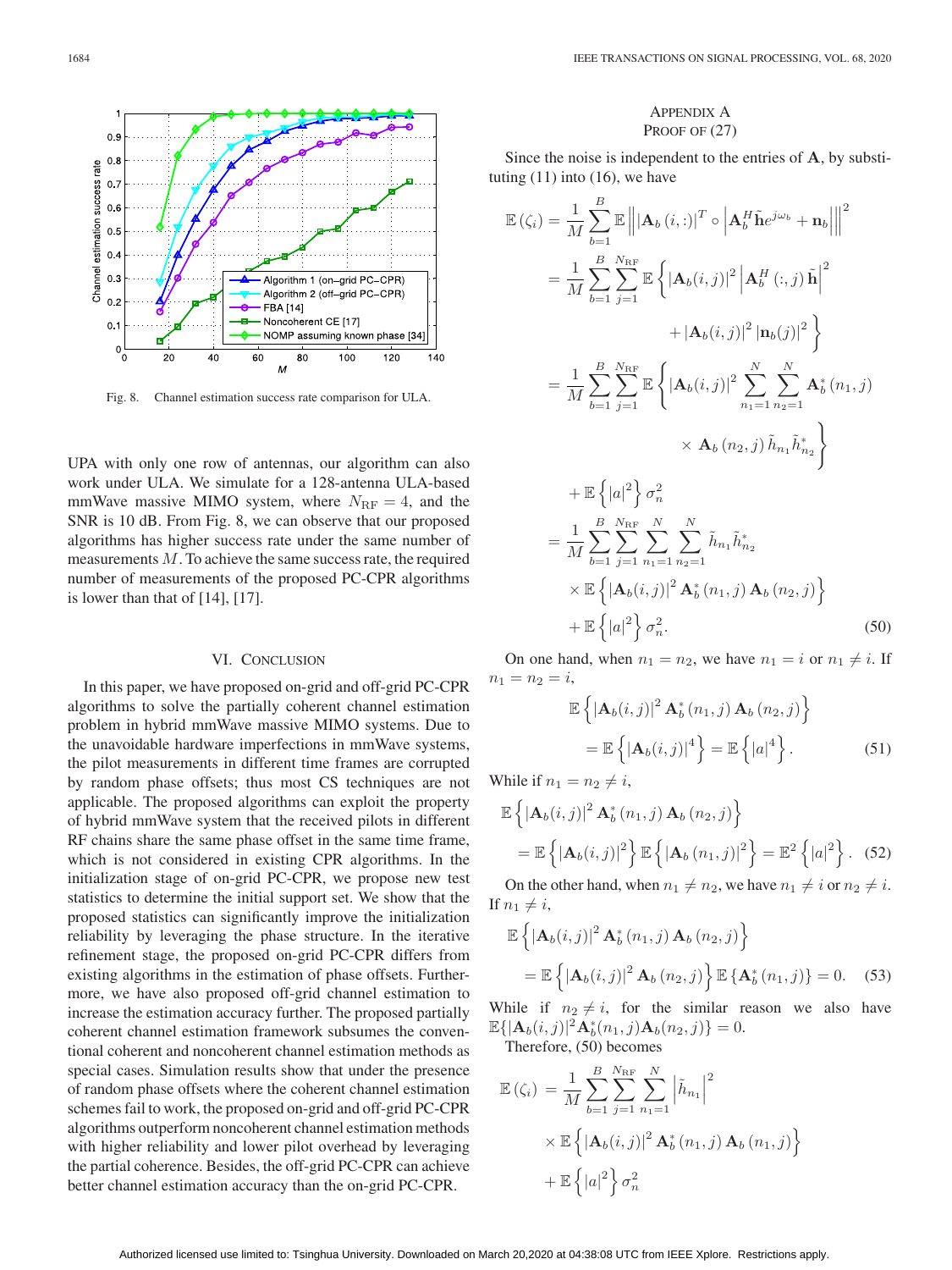$$
= \sum_{\substack{n_1=1,\\n_1\neq i}}^N \left| \tilde{h}_{n_1} \right|^2 \mathbb{E}^2 \left\{ |a|^2 \right\} + \left| \tilde{h}_i \right|^2 \mathbb{E} \left\{ |a|^4 \right\}
$$
  
+ 
$$
\mathbb{E} \left\{ |a|^2 \right\} \sigma_n^2
$$
  
= 
$$
\left\| \tilde{\mathbf{h}} \right\|^2 \mathbb{E}^2 \left\{ |a|^2 \right\} + \left| \tilde{h}_i \right|^2 \left[ \mathbb{E} \left\{ |a|^4 \right\} - \mathbb{E}^2 \left\{ |a|^2 \right\} \right]
$$
  
+ 
$$
\mathbb{E} \left\{ |a|^2 \right\} \sigma_n^2.
$$
 (54)

# APPENDIX B PROOF OF  $(28)$

By substituting  $(11)$  into  $(25)$ , we have

$$
Z_i = \frac{1}{M} \sum_{b=1}^{B} \left| \mathbf{A}_b(i,:) \, \mathbf{A}_b^H \tilde{\mathbf{h}} e^{j\omega_b} + \mathbf{A}_b(i,:) \, \mathbf{n}_b \right|^2. \tag{55}
$$

Denote  $C_b = A_b A_b^H$ . Since the noise in independent of the entries of **A**, we have

$$
\mathbb{E}\left(Z_{i}\right) = \frac{1}{M} \sum_{b=1}^{B} \mathbb{E}\left|\mathbf{C}_{b}\left(i,:\right)\tilde{\mathbf{h}}e^{j\omega_{b}}\right|^{2} + \frac{1}{M} \sum_{b=1}^{B} \mathbb{E}\left|\mathbf{A}_{b}\left(i,:\right)\mathbf{n}_{b}\right|^{2}
$$
\n
$$
= \frac{1}{M} \sum_{b=1}^{B} \mathbb{E}\left\{\tilde{\mathbf{h}}^{H}\mathbf{C}_{b}^{H}\left(i,:\right)\mathbf{C}_{b}\left(i,:\right)\tilde{\mathbf{h}}\right\}
$$
\n
$$
+ \frac{1}{M} \sum_{b=1}^{B} \mathbb{E}\left\|\mathbf{A}_{b}\left(i,:\right)\right\|^{2} \sigma_{n}^{2}
$$
\n
$$
= \frac{1}{M} \sum_{b=1}^{B} \sum_{n_{1}=1}^{N} \sum_{n_{2}=1}^{N} \tilde{h}_{n_{1}}^{*} \tilde{h}_{n_{2}} \mathbb{E}\left\{\mathbf{C}_{b}\left(n_{1},i\right)\mathbf{C}_{b}\left(i,n_{2}\right)\right\}
$$
\n
$$
+ \mathbb{E}\left\{\left|a\right|^{2}\right\} \sigma_{n}^{2}.
$$
\n(56)

On one hand, when  $n_1 = n_2$ , we have  $n_1 = i$  or  $n_1 \neq i$ . If  $n_1 = i$ ,

$$
\mathbb{E}\left\{C_b^2(i,i)\right\} = \mathbb{E}\left\{\left[\mathbf{A}_b(i,:)\mathbf{A}_b^H(i,:)\right]^2\right\}
$$
  
\n
$$
= \mathbb{E}\left\{\left[\sum_{j=1}^{N_{\text{RF}}} |\mathbf{A}_b(i,j)|^2\right]^2\right\}
$$
  
\n
$$
= \sum_{j=1}^{N_{\text{RF}}} \mathbb{E}|\mathbf{A}_b(i,j)|^4 + \sum_{\substack{j_1,j_2=1 \ j_1 \neq j_2}}^{N_{\text{RF}}} \mathbb{E}|\mathbf{A}_b(i,j_1)|^2 |\mathbf{A}_b(i,j_2)|^2
$$
  
\n
$$
= N_{\text{RF}} \mathbb{E}\left\{|a|^4\right\} + N_{\text{RF}} (N_{\text{RF}} - 1) \mathbb{E}^2\left\{|a|^2\right\}. \tag{57}
$$

While if  $n_1 \neq i$ ,

$$
\mathbb{E}\left\{ \mathbf{C}_{b} (n_{1}, i) \mathbf{C}_{b} (i, n_{1}) \right\} \n= \mathbb{E}\left\{ \mathbf{A}_{b} (n_{1}, i) \mathbb{E}\left\{ \mathbf{A}_{b}^{H} (i, i) \mathbf{A}_{b} (i, i) \right\} \mathbf{A}_{b}^{H} (n_{1}, i) \right\} \n= \mathbb{E}\left\{ \mathbf{A}_{b} (n_{1}, i) \left( \mathbf{I}_{N_{\mathrm{RF}}} \mathbb{E}\left\{ |a|^{2} \right\} \right) \mathbf{A}_{b}^{H} (n_{1}, i) \right\} \n= N_{\mathrm{RF}} \mathbb{E}^{2}\left\{ |a|^{2} \right\}.
$$
\n(58)

On the other hand, when  $n_1 \neq n_2$ , we have  $n_1 \neq i$  or  $n_2 \neq i$ . If  $n_1 \neq i$ ,

$$
\mathbb{E}\left\{ \mathbf{C}_{b} (n_{1}, i) \mathbf{C}_{b} (i, n_{2}) \right\} \n= \mathbb{E}\left\{ \mathbf{A}_{b} (n_{1}, i) \mathbf{A}_{b}^{H} (i, :) \mathbf{A}_{b} (i, :) \mathbf{A}_{b}^{H} (n_{2}, :) \right\} \n= \mathbb{E}\left\{ \mathbf{A}_{b} (n_{1}, :) \right\} \mathbb{E}\left\{ \mathbf{A}_{b}^{H} (i, :) \mathbf{A}_{b} (i, :) \mathbf{A}_{b}^{H} (n_{2}, :) \right\} \n= 0,
$$
\n(59)

where the equality (a) results from that **A** has i.i.d. entries. In the same way, if  $n_2 \neq i$ , we also have  $\mathbb{E}\{\mathbf{C}_b(n_1, i)\mathbf{C}_b(i, n_2)\} = 0$ . Therefore, (56) becomes

$$
\mathbb{E}\left(Z_{i}\right) = \frac{1}{M} \sum_{b=1}^{B} \left|\tilde{h}_{i}\right|^{2} \mathbb{E}\left\{ \mathbf{C}_{b}^{2}(i,i)\right\} \n+ \frac{1}{M} \sum_{b=1}^{B} \sum_{\substack{n=1 \\ n \neq i}}^{N} \left|\tilde{h}_{n}\right|^{2} \mathbb{E}\left\{ \mathbf{C}_{b}(n,i)\mathbf{C}_{b}(i,n)\right\} \n+ \frac{1}{M} \sum_{b=1}^{B} \sum_{\substack{n_{1},n_{2}=1 \\ n_{1} \neq n_{2}}}^{N} \tilde{h}_{n_{1}}^{*} \tilde{h}_{n_{2}} \mathbb{E}\left\{ \mathbf{C}_{b}\left(n_{1},i\right)\mathbf{C}_{b}\left(i,n_{2}\right)\right\} \n+ \mathbb{E}\left\{ \left|a\right|^{2} \right\} \sigma_{n}^{2} \n= \left|\tilde{h}_{i}\right|^{2} \left[\mathbb{E}\left\{ \left|a\right|^{4} \right\} + \left(N_{\mathrm{RF}} - 1\right)\mathbb{E}^{2}\left\{ \left|a\right|^{2} \right\} \right] \n+ \sum_{\substack{n=1 \\ n \neq i}}^{N} \left|\tilde{h}_{n}\right|^{2} \mathbb{E}^{2}\left\{ \left|a\right|^{2} \right\} \n+ \mathbb{E}\left\{ \left|a\right|^{2} \right\} \sigma_{n}^{2} \n= \left\| \tilde{h} \right\|^{2} \mathbb{E}^{2}\left\{ \left|a\right|^{2} \right\} + \left|\tilde{h}_{i}\right|^{2} \left[\mathbb{E}\left\{ \left|a\right|^{4} \right\} \n+ \left(N_{\mathrm{RF}} - 2\right)\mathbb{E}^{2}\left\{ \left|a\right|^{2} \right\} \right] \n+ \mathbb{E}\left\{ \left|a\right|^{2} \right\} \sigma_{n}^{2}.
$$
\n(60)

# APPENDIX C THE CONJUGATE GRADIENT OF  $g(\mathbf{p}; \mathbf{y})$  IN (37)

According to the definition of conjugate gradient [35],

$$
\nabla_{\mathbf{p}^*} g = \left[ \frac{\partial g}{\partial \alpha_1^*}, \dots, \frac{\partial g}{\partial \alpha_L^*}, \frac{\partial g}{\partial \vartheta_1}, \dots, \frac{\partial g}{\partial \vartheta_L}, \frac{\partial g}{\partial \varphi_1}, \dots, \frac{\partial g}{\partial \varphi_L} \right]^T, \tag{61}
$$

where

$$
\frac{\partial g}{\partial \alpha_l^*} = -\mathbf{a}^H (\vartheta_l, \varphi_l) \mathbf{W} \left[ \mathbf{y} - \mathbf{W}^H \sum_{l'=1}^{\bar{L}} \alpha_{l'} \mathbf{a} (\vartheta_{l'}, \varphi_{l'}) \right],
$$
  
\n
$$
l = 1, ..., \bar{L},
$$
  
\n
$$
\frac{\partial g}{\partial \vartheta_l} = 2 \text{Re} \left[ \left( \mathbf{y} - \mathbf{W}^H \sum_{l'=1}^{\bar{L}} \alpha_{l'} \mathbf{a} (\vartheta_{l'}, \varphi_{l'}) \right)^H \right]
$$
  
\n(62)

Authorized licensed use limited to: Tsinghua University. Downloaded on March 20,2020 at 04:38:08 UTC from IEEE Xplore. Restrictions apply.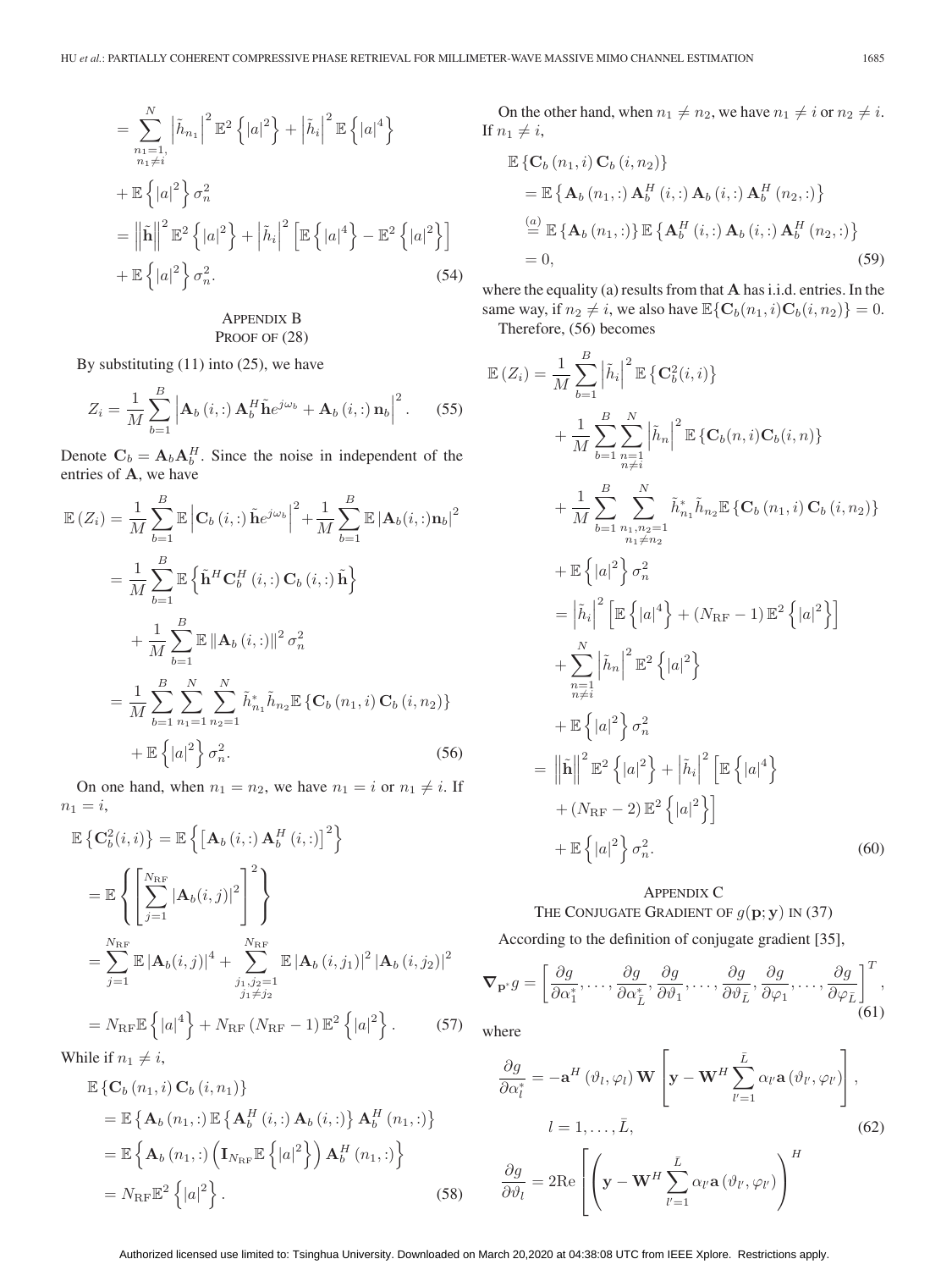$$
\frac{\partial}{\partial \theta_{l}} \left( \mathbf{y} - \mathbf{W}^{H} \sum_{l'=1}^{L} \alpha_{l'} \mathbf{a} \left( \vartheta_{l'}, \varphi_{l'} \right) \right)
$$

$$
= -2 \text{Re} \left[ \alpha_{l} \left( \mathbf{y} - \mathbf{W}^{H} \sum_{l'=1}^{L} \alpha_{l'} \mathbf{a} \left( \vartheta_{l'}, \varphi_{l'} \right) \right)^{H} \times \mathbf{W}^{H} \frac{\partial \mathbf{a} \left( \vartheta_{l}, \varphi_{l} \right)}{\partial \vartheta_{l}} \right], \quad l = 1, \dots, \bar{L}, \quad (63)
$$

$$
\frac{\partial g}{\partial \varphi_l} = 2 \text{Re} \left[ \left( \mathbf{y} - \mathbf{W}^H \sum_{l'=1}^{\bar{L}} \alpha_{l'} \mathbf{a} \left( \vartheta_{l'}, \varphi_{l'} \right) \right)^H \right]
$$

$$
\cdot \frac{\partial}{\partial \varphi_l} \left( \mathbf{y} - \mathbf{W}^H \sum_{l'=1}^{\bar{L}} \alpha_{l'} \mathbf{a} \left( \vartheta_{l'}, \varphi_{l'} \right) \right) \Bigg]
$$
  
= 
$$
-2 \text{Re} \left[ \alpha_l \left( \mathbf{y} - \mathbf{W}^H \sum_{l'=1}^{\bar{L}} \alpha_{l'} \mathbf{a} \left( \vartheta_{l'}, \varphi_{l'} \right) \right)^H
$$

$$
\times \mathbf{W}^H \frac{\partial \mathbf{a} \left( \vartheta_l, \varphi_l \right)}{\partial \varphi_l} \right], \quad l = 1, \dots, \bar{L}, \quad (64)
$$

where the partial derivatives of the steering vector is given by

$$
\frac{\partial \mathbf{a}(\vartheta, \varphi)}{\partial \vartheta} = \left[ 0j e^{j0\vartheta}, \dots, (N_1 - 1) j e^{j(N_1 - 1)\vartheta} \right]^T
$$

$$
\otimes \left[ e^{j0\varphi}, \dots, e^{j(N_2 - 1)\varphi} \right]^T, \tag{65}
$$

$$
\frac{\partial \mathbf{a}(\vartheta, \varphi)}{\partial \varphi} = \left[e^{j0\vartheta}, \dots, e^{j(N_1 - 1)\vartheta}\right]^T
$$

$$
\otimes \left[0j e^{j0\varphi}, \dots, (N_2 - 1) j e^{j(N_2 - 1)\varphi}\right]^T. \quad (66)
$$

APPENDIX D THE CONJUGATE GRADIENT OF  $f(\alpha, \vartheta, \varphi; \mathbf{y})$  IN (41)

Similar to Appendix C, we have

$$
\frac{\partial f}{\partial \alpha^*} = -\mathbf{a}^H \left( \vartheta, \varphi \right) \mathbf{W} \left[ \mathbf{y} - \mathbf{W}^H \alpha \mathbf{a} \left( \vartheta, \varphi \right) \right],\tag{67}
$$

$$
\frac{\partial f}{\partial \vartheta} = -2\text{Re}\left[\alpha(\mathbf{y} - \mathbf{W}^H \alpha \mathbf{a}(\vartheta, \varphi))^H \mathbf{W}^H \frac{\partial \mathbf{a}(\vartheta, \varphi)}{\partial \vartheta}\right],\tag{68}
$$

$$
\frac{\partial f}{\partial \varphi} = -2\text{Re}\left[\alpha(\mathbf{y} - \mathbf{W}^H \alpha \mathbf{a}(\vartheta, \varphi))^H \mathbf{W}^H \frac{\partial \mathbf{a}(\vartheta, \varphi)}{\partial \varphi}\right],\tag{69}
$$

where  $\frac{\partial \mathbf{a}(\vartheta, \varphi)}{\partial \vartheta}$  and  $\frac{\partial \mathbf{a}(\vartheta, \varphi)}{\partial \varphi}$  follow (65) and (66), respectively.

#### **REFERENCES**

- [1] S. Mumtaz, J. Rodriquez, and L. Dai, *MmWave massive MIMO: A paradigm for 5G*. New York, NY, USA: Academic, 2016.
- [2] X. Gao, L. Dai, and A. M. Sayeed, "Low RF-complexity technologies to enable millimeter-wave MIMO with large antenna array for 5G wireless communications," *IEEE Commun. Mag.*, vol. 56, no. 4, pp. 211–217, Apr. 2018.
- [3] A. Alkhateeb, O. E. Ayach, G. Leus, and R. W. Heath, "Channel estimation and hybrid precoding for millimeter wave cellular systems," *IEEE J. Sel. Topics Signal Process.*, vol. 8, no. 5, pp. 831–846, Oct. 2014.
- [4] S. Hur, T. Kim, D. J. Love, J. V. Krogmeier, T. A. Thomas, and A. Ghosh, "Millimeter wave beamforming for wireless backhaul and access in small cell networks," *IEEE Trans. Commun.*, vol. 61, no. 10, pp. 4391–4403, Oct. 2013.
- [5] A. Alkhateeb, G. Leus, and R. Heath, "Compressed sensing based multiuser millimeter wave systems: How many measurements are needed?" in *Proc. 40th IEEE Inter. Conf. on Acoust., Speech Signal Process.*, Brisbane, Australia, Apr. 2015, pp. 2909–2913.
- [6] Z. Marzi, D. Ramasamy, and U. Madhow, "Compressive channel estimation and tracking for large arrays in mm-Wave picocells," *IEEE J. Sel. Topics Signal Process.*, vol. 10, no. 3, pp. 514–527, Apr. 2016.
- [7] A. Liu, V. K. N. Lau, and M. L. Honig, "Compressive RF training for massive MIMO with channel support side information," *IEEE Trans. Wireless Commun.*, vol. 18, no. 7, pp. 3628–3641, Jul. 2019.
- [8] J. Lee, G. T. Gil, and Y. H. Lee, "Channel estimation via orthogonal matching pursuit for hybrid MIMO systems in millimeter wave communications," *IEEE Trans. Commun.*, vol. 64, no. 6, pp. 2370–2386, Jun. 2016.
- [9] A. Liao, Z. Gao, H. Wang, S. Chen, M. Alouini, and H. Yin, "Closed-loop sparse channel estimation for wideband millimeter-wave full-dimensional MIMO systems," *IEEE Trans. Commun.*, vol. 67, no. 12, pp. 8329–8345, Dec. 2019.
- [10] N. J. Myers and R. W. Heath Jr., "A compressive channel estimation technique robust to synchronization impairments," in *Proc. IEEE Signal Process. Adv. Wireless Commun.*, Sapporo, 2017, pp. 1–5.
- [11] O. Abari, H. Hassanieh, M. Rodriguez, and D. Katabi, "Millimeter wave communications: From point-to-point links to agile network connections," in *Proc. ACM HotNets*, ACM, 2016, pp. 169–175.
- [12] J. R.-Fernandez, N. G.-Prelcic, and R. W. Heath, "Channel estimation for millimeter wave MIMO systems in the presence of CFO uncertainties," in *Proc. IEEE Int. Conf. Commun.*, Kansas City, MO, USA, 2018, pp. 1–6.
- [13] N. J. Myers and R. W. Heath, "Message passing-based joint CFO and channel estimation in mmWave systems with one-bit ADCs," *IEEE Trans. Wireless Commun.*, vol. 18, no. 6, pp. 3064–3077, Jun. 2019.
- [14] H. Hassanieh, O. Abari, M. Rodriguez, M. Abdelghany, D. Katabi, and P. Indyk, "Fast millimeter wave beam alignment," in *Proc. Conf. ACM Special Interest Group Data Commun.*, 2018, pp. 432–445.
- [15] X. Li, J. Fang, H. Duan, Z. Chen, and H. Li, "Fast beam alignment for millimeter wave communications: A sparse encoding and phaseless decoding approach," *IEEE Trans. Signal Process.*, vol. 67, no. 17, pp. 4402–4417, Sep. 2019.
- [16] M. E. Rasekh, Z. Marzi, Y. Zhu, U. Madhow, and H. Zheng, "Noncoherent mmWave path tracking," in *Proc. 18th Int. Workshop Mobile Comput. Syst. Appl.*, 2017, pp. 13–18.
- [17] M. E. Rasekh and U. Madhow, "Noncoherent compressive channel estimation for mmWave massive MIMO," in *Proc. 52nd Asilomar Conf. Signals, Syst., Comput.*, Pacific Grove, CA, USA, 2018, pp. 889–894.
- [18] E. J. Candės, X. Li, and M. Soltanolkotabi, "Phase retrieval via wirtinger flow: Theory and algorithms," *IEEE Trans. Inf. Theory*, vol. 61, no. 4, pp. 1985–2007, Apr. 2015.
- [19] G. Wang, L. Zhang, G. B. Giannakis, M. Akçakaya, and J. Chen, "Sparse phase retrieval via truncated amplitude flow," *IEEE Trans. Signal Process.*, vol. 66, no. 2, pp. 479–491, Jan. 2018.
- [20] L. Zhang, G. Wang, G. B. Giannakis, and J. Chen, "Compressive phase retrieval via reweighted amplitude flow," *IEEE Trans. Signal Process.*, vol. 66, no. 19, pp. 5029–5040, Oct. 2018.
- [21] R. Pedarsani, D. Yin, K. Lee, and K. Ramchandran, "Phasecode: Fast and efficient compressive phase retrieval based on sparse-graph codes," *IEEE Trans. Inf. Theory*, vol. 63, no. 6, pp. 3663–3691, Jun. 2017.
- [22] Y. Shechtman, A. Beck, and Y. C. Eldar, "GESPAR: Efficient phase retrieval of sparse signals," *IEEE Trans. Signal Process.*, vol. 62, no. 4, pp. 928–938, Feb. 2014.